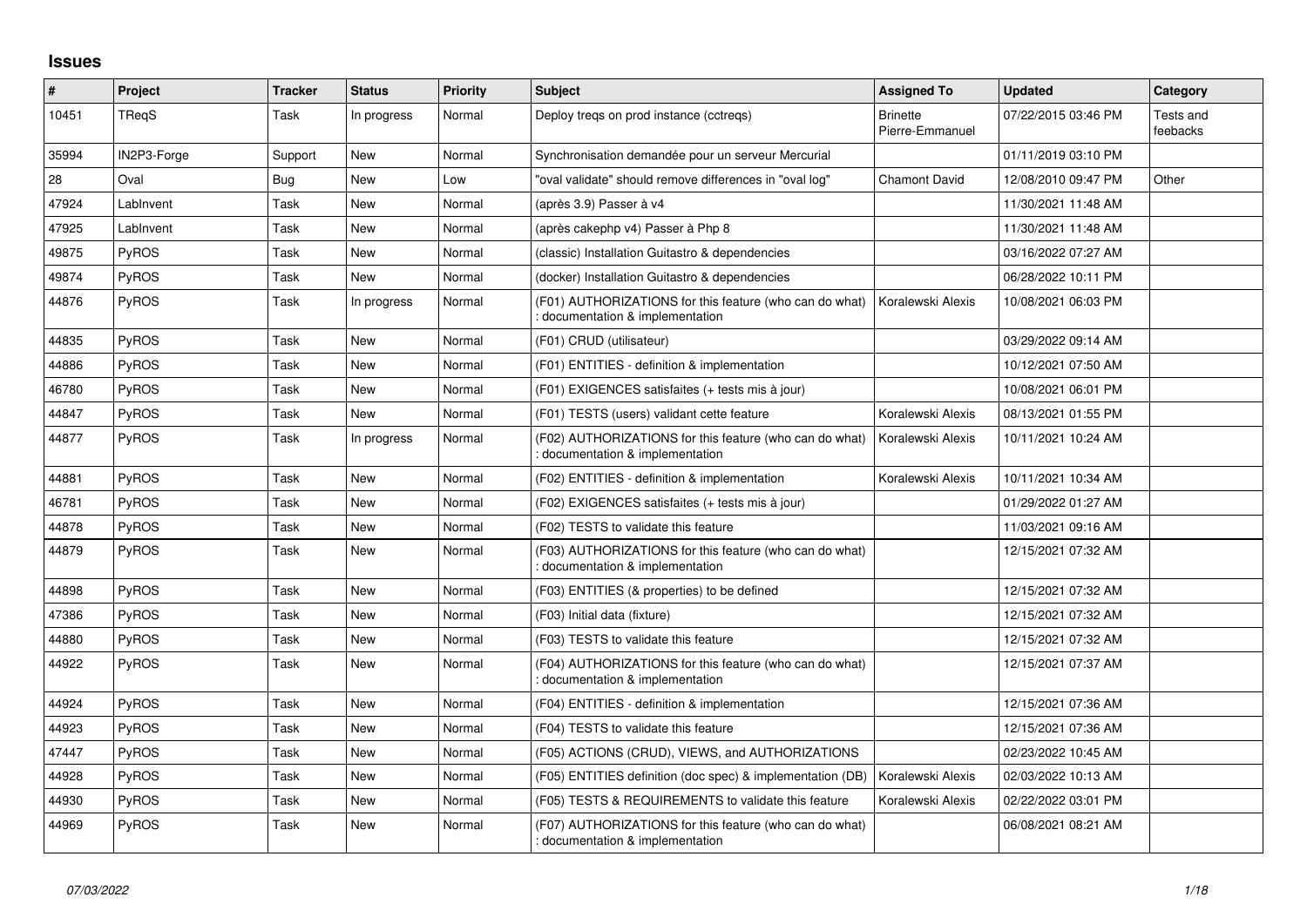| #     | Project       | <b>Tracker</b> | <b>Status</b> | <b>Priority</b> | <b>Subject</b>                                                                                                       | <b>Assigned To</b> | <b>Updated</b>      | Category  |
|-------|---------------|----------------|---------------|-----------------|----------------------------------------------------------------------------------------------------------------------|--------------------|---------------------|-----------|
| 44973 | PyROS         | Task           | New           | Normal          | (F07) Scheduling Sequences according to priorities, quotas,<br>observing conditions, Seq parameters, Seq constraints |                    | 05/06/2021 02:59 PM |           |
| 44987 | PyROS         | Task           | <b>New</b>    | Normal          | (F08) AUTHORIZATIONS for this feature (who can do what)<br>documentation & implementation                            |                    | 06/08/2021 08:20 AM |           |
| 44334 | PyROS         | Task           | In progress   | High            | (F08) Intégration protocole INDI                                                                                     |                    | 05/06/2021 05:05 PM |           |
| 44994 | PyROS         | Task           | New           | Normal          | (F09) AUTHORIZATIONS for this feature (who can do what)<br>doc & implem.                                             |                    | 12/14/2021 12:15 PM |           |
| 44993 | PyROS         | Task           | <b>New</b>    | Normal          | (F09) ENTITIES definition & implementation                                                                           |                    | 12/14/2021 12:33 PM |           |
| 46787 | PyROS         | Task           | <b>New</b>    | Normal          | (F09) REQUIREMENTS validated (+ tests udpated)                                                                       |                    | 12/14/2021 12:18 PM |           |
| 44995 | PyROS         | Task           | <b>New</b>    | Normal          | (F09) TESTS to validate this feature                                                                                 |                    | 10/08/2021 05:45 PM |           |
| 45291 | PyROS         | Task           | <b>New</b>    | Normal          | (F10) AUTHORIZATIONS for this feature (who can do what)<br>documentation & implementation                            |                    | 06/08/2021 08:19 AM |           |
| 45290 | PyROS         | Task           | <b>New</b>    | Normal          | (F10) ENTITIES - definition & implementation                                                                         |                    | 06/03/2021 09:17 AM |           |
| 45346 | <b>PyROS</b>  | Task           | <b>New</b>    | Normal          | (F10) ENTITIES - Initial data (fixture)                                                                              |                    | 06/03/2021 09:17 AM |           |
| 45292 | PyROS         | Task           | <b>New</b>    | Normal          | (F10) TESTS to validate this feature                                                                                 |                    | 05/27/2021 11:11 AM |           |
| 47387 | PyROS         | Task           | New           | Normal          | (F14) CRUD config                                                                                                    |                    | 01/29/2022 01:24 AM |           |
| 47388 | PyROS         | Task           | New           | High            | (F14) ENTITIES - definition & implementation - CONFIG<br><b>FILES</b>                                                |                    | 01/29/2022 01:25 AM |           |
| 46788 | <b>PyROS</b>  | Task           | <b>New</b>    | Normal          | (F14) EXIGENCES satisfaites (+ tests mis à jour)                                                                     |                    | 01/29/2022 01:24 AM |           |
| 45818 | PyROS         | Task           | New           | Normal          | (F14) TESTS to validate this feature                                                                                 |                    | 08/09/2021 10:43 AM |           |
| 44166 | <b>PyROS</b>  | Task           | <b>New</b>    | High            | (GF1) DOCUMENTATION                                                                                                  |                    | 03/04/2022 11:57 AM |           |
| 44389 | PyROS         | Task           | New           | High            | (GF1) PROJECT MANAGEMENT (REDMINE FORGE) :<br>Features, tasks, gantt, kanban                                         |                    | 03/04/2022 11:56 AM |           |
| 44168 | PyROS         | Task           | <b>New</b>    | High            | (GF2) INSTALL & DEPLOY                                                                                               |                    | 03/16/2022 07:27 AM |           |
| 44388 | PyROS         | Task           | New           | High            | (GF2) SOURCE CODE MANAGEMENT (GITLAB)                                                                                |                    | 02/02/2022 12:28 PM | Evolution |
| 47962 | LabInvent     | Task           | <b>New</b>    | Urgent          | (IRAP only) re-install inventirap avec php7                                                                          |                    | 11/30/2021 03:17 PM |           |
| 48222 | LabInvent     | Task           | <b>New</b>    | Normal          | (NEW func) Gérer Suivi d'un User                                                                                     |                    | 12/13/2021 10:39 AM |           |
| 9525  | <b>IGOSat</b> | Task           | New           | Normal          | (ODB / SCAO) Conception de la SCAO / Interfaçage avec<br><b>l'ODB</b>                                                |                    | 03/27/2015 10:11 AM |           |
| 9151  | <b>IGOSat</b> | Task           | New           | Normal          | (ODB) Code de simulation fonctionelle                                                                                |                    | 02/18/2015 05:13 PM |           |
| 9524  | <b>IGOSat</b> | Task           | New           | Normal          | (ODB) Logiciel de Vol                                                                                                |                    | 03/24/2015 03:41 PM |           |
| 9099  | <b>IGOSat</b> | Task           | In progress   | Normal          | (PRO) Phase A                                                                                                        |                    | 03/24/2015 03:58 PM |           |
| 9136  | <b>IGOSat</b> | Task           | New           | Normal          | (PRO) Phase B                                                                                                        |                    | 03/24/2015 03:58 PM |           |
| 9137  | <b>IGOSat</b> | Task           | New           | Normal          | (PRO) Phase C                                                                                                        |                    | 03/24/2015 03:58 PM |           |
| 44914 | PyROS         | Task           | New           | Normal          | (re-)Démarrer, mettre en Pause, ou Stopper tout ou partie<br>du système                                              |                    | 06/28/2022 09:56 PM |           |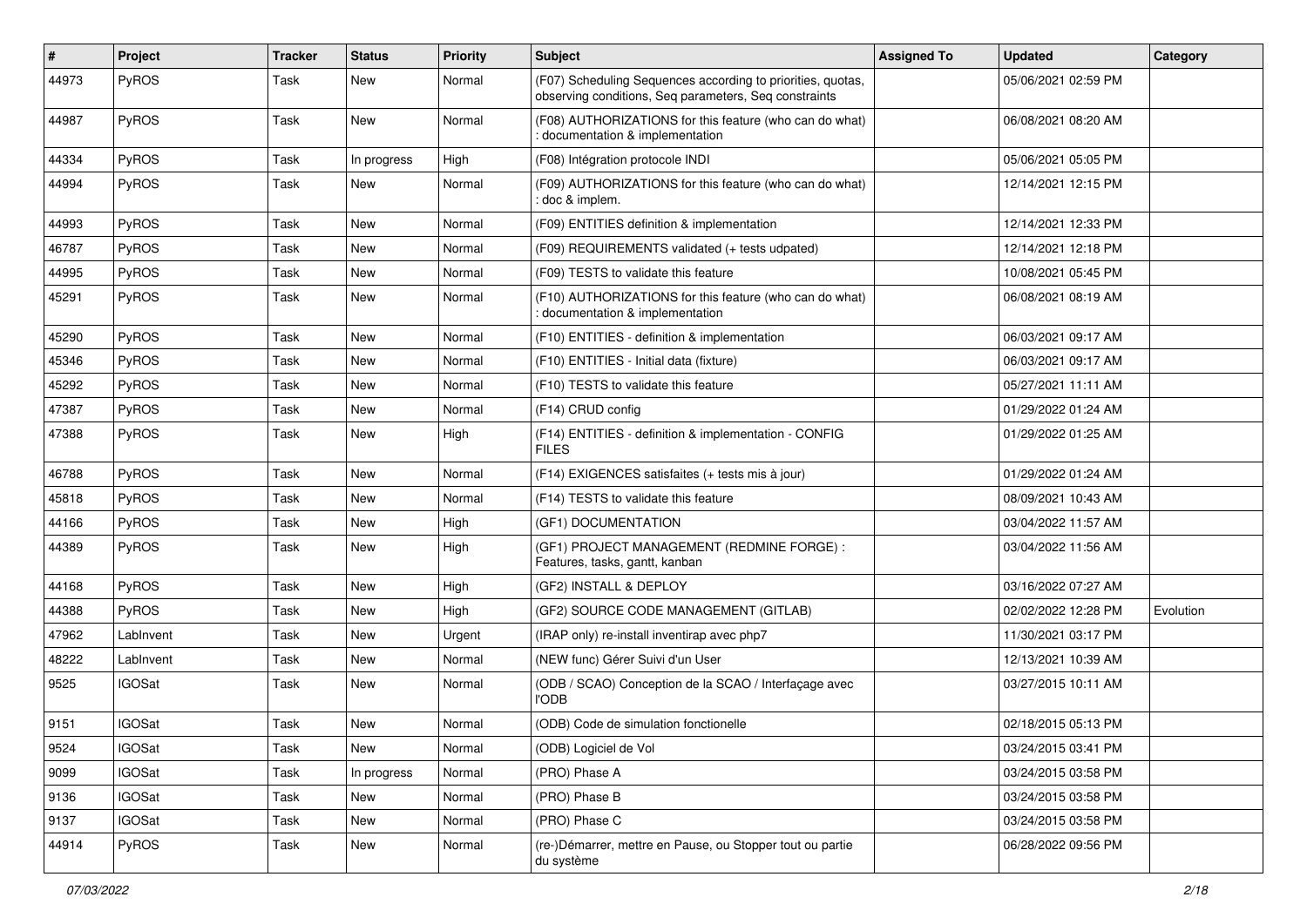| $\pmb{\#}$ | Project       | <b>Tracker</b> | <b>Status</b> | <b>Priority</b> | <b>Subject</b>                                                                                                 | <b>Assigned To</b>     | <b>Updated</b>      | Category |
|------------|---------------|----------------|---------------|-----------------|----------------------------------------------------------------------------------------------------------------|------------------------|---------------------|----------|
| 44945      | PyROS         | Task           | New           | Normal          | (READ 1) Sequence detailed view                                                                                |                        | 02/03/2022 09:45 AM |          |
| 9527       | <b>IGOSat</b> | Task           | <b>New</b>    | Normal          | (SAE / ODB) Réalisation de cartes électroniques pour le<br>satellite IGOSat                                    |                        | 03/24/2015 03:52 PM |          |
| 9100       | <b>IGOSat</b> | Task           | Assigned      | Normal          | (SAE) Réalisation d'un banc de test du système<br>d'alimentation électrique                                    |                        | 02/10/2015 06:48 PM |          |
| 9098       | <b>IGOSat</b> | Task           | Assigned      | Normal          | (SCA) Capteurs d'attitude et Banc de Contrôle                                                                  |                        | 02/11/2015 01:57 PM |          |
| 9108       | <b>IGOSat</b> | Task           | Assigned      | Normal          | (SCA) Modélisation de la boucle de contrôle SCAO                                                               |                        | 02/11/2015 02:00 PM |          |
| 9103       | <b>IGOSat</b> | Task           | Assigned      | Normal          | (SCI) Banc de test du scintillateur                                                                            |                        | 02/10/2015 06:48 PM |          |
| 9115       | <b>IGOSat</b> | Task           | Assigned      | Normal          | (SCI) Banc de test du scintillateur, simulations et estimation<br>de la dose reçue                             |                        | 02/11/2015 03:41 PM |          |
| 9526       | <b>IGOSat</b> | Task           | <b>New</b>    | Normal          | (SCI) Electronique d'acquisition de l'instrument Scintillateur                                                 |                        | 03/24/2015 03:50 PM |          |
| 9102       | <b>IGOSat</b> | Task           | Assigned      | Normal          | (SOL) Conception de la station sol                                                                             |                        | 02/10/2015 06:48 PM |          |
| 9116       | <b>IGOSat</b> | Task           | Assigned      | Normal          | (STM) Conception mécanique                                                                                     |                        | 02/11/2015 03:43 PM |          |
| 9101       | <b>IGOSat</b> | Task           | Assigned      | Normal          | (STM) Réalisation d'un modèle structurel et thermique                                                          |                        | 02/10/2015 06:48 PM |          |
| 9109       | <b>IGOSat</b> | Task           | Assigned      | Normal          | (SYS) Ingénierie système                                                                                       |                        | 02/11/2015 02:05 PM |          |
| 9111       | <b>IGOSat</b> | Task           | Assigned      | Normal          | (TEL) Mise en oeuvre de la carte de télécommunication                                                          |                        | 03/24/2015 03:36 PM |          |
| 47912      | LabInvent     | Task           | New           | High            | (VUE) Elements et Helper                                                                                       |                        | 11/30/2021 03:51 PM |          |
| 48757      | LabInvent     | Feature        | <b>New</b>    | Immediate       | *** F - DIVERS TODO (à dispatcher)                                                                             | <b>Pallier Etienne</b> | 01/19/2022 04:12 PM |          |
| 47867      | LabInvent     | Task           | New           | High            | *** F - Autorisations (Users)                                                                                  |                        | 11/30/2021 03:47 PM |          |
| 47907      | LabInvent     | Task           | New           | Normal          | *** F - Config YAML (champs materiels) : champs<br>obligatoires, recommandés, ou readonly                      |                        | 11/30/2021 01:25 PM |          |
| 47865      | LabInvent     | Feature        | New           | Normal          | *** F - Configuration générale                                                                                 |                        | 12/13/2021 11:06 AM |          |
| 47932      | LabInvent     | Feature        | <b>New</b>    | Normal          | *** F - DOC (documentation)                                                                                    |                        | 11/30/2021 01:10 PM |          |
| 47864      | LabInvent     | Feature        | New           | Normal          | *** F - ENTITY - Autres                                                                                        |                        | 11/30/2021 12:57 PM |          |
| 47895      | LabInvent     | Feature        | New           | Normal          | *** F - ENTITY - Documents attachés (à Materiel ou Suivi)                                                      |                        | 12/13/2021 11:09 AM |          |
| 47959      | LabInvent     | Task           | <b>New</b>    | Normal          | *** F - ENTITY - Fournisseurs                                                                                  |                        | 11/30/2021 12:57 PM |          |
| 47957      | LabInvent     | Feature        | New           | Normal          | *** F - ENTITY - Les GROUPES (de User ou Materiel) :<br>Thématique, Métier, Projet, Site (+ Pole ou Service ?) |                        | 12/13/2021 11:12 AM |          |
| 47860      | LabInvent     | Feature        | <b>New</b>    | Immediate       | *** F - ENTITY - Materiels                                                                                     |                        | 01/19/2022 03:51 PM |          |
| 47862      | LabInvent     | Feature        | New           | Normal          | *** F - ENTITY - Prets (de Materiel)                                                                           |                        | 12/13/2021 11:10 AM |          |
| 47930      | LabInvent     | Task           | New           | Normal          | *** F - ENTITY - QrCode                                                                                        |                        | 11/30/2021 01:26 PM |          |
| 47861      | LabInvent     | Feature        | New           | Urgent          | *** F - ENTITY - Suivis (de Materiel ou User)                                                                  |                        | 12/13/2021 11:10 AM |          |
| 47863      | LabInvent     | Feature        | New           | High            | *** F - ENTITY - Users                                                                                         |                        | 11/30/2021 03:43 PM |          |
| 47875      | LabInvent     | Feature        | New           | Urgent          | *** F - ENTITY GÉNÉRIQUE - Actions & Vues génériques<br>(& Refactorisation)                                    |                        | 12/01/2021 11:21 AM |          |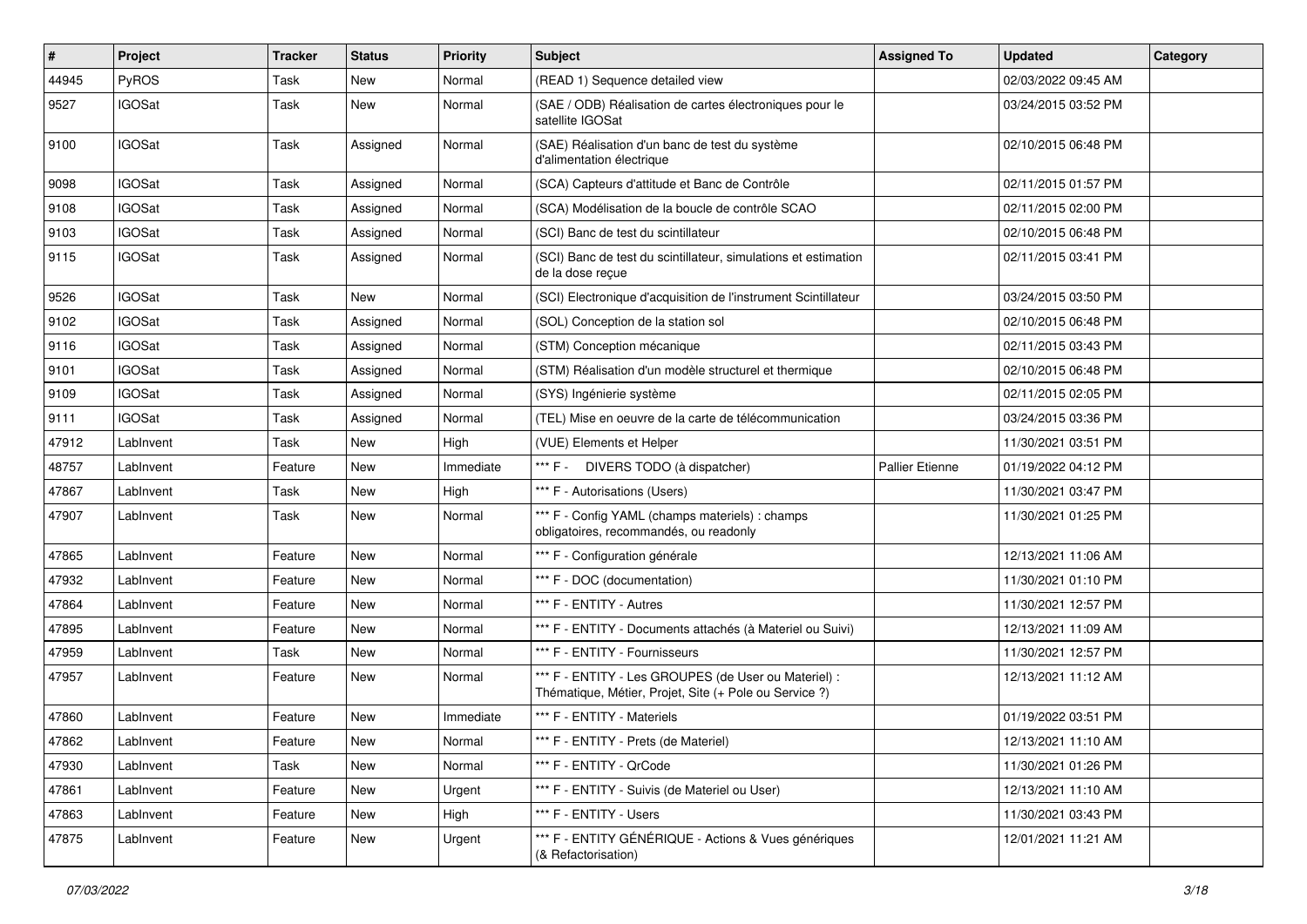| $\vert$ # | Project      | <b>Tracker</b> | <b>Status</b> | <b>Priority</b> | Subject                                                                                                                                  | <b>Assigned To</b> | <b>Updated</b>      | Category |
|-----------|--------------|----------------|---------------|-----------------|------------------------------------------------------------------------------------------------------------------------------------------|--------------------|---------------------|----------|
| 47951     | LabInvent    | Feature        | New           | Normal          | *** F - Etiquettes & Imprimantes                                                                                                         |                    | 11/30/2021 01:42 PM |          |
| 47921     | LabInvent    | Feature        | <b>New</b>    | Immediate       | *** F - Framework CakePhp                                                                                                                |                    | 12/02/2021 04:45 PM |          |
| 47866     | LabInvent    | Feature        | New           | Urgent          | *** F - Installation                                                                                                                     |                    | 12/13/2021 11:08 AM |          |
| 47897     | LabInvent    | Task           | New           | High            | *** F - Stats (Users)                                                                                                                    |                    | 11/30/2021 03:48 PM |          |
| 47868     | LabInvent    | Task           | <b>New</b>    | Normal          | *** F - Super Entité (AppController, AppTable)                                                                                           |                    | 11/30/2021 01:34 PM |          |
| 47869     | LabInvent    | Feature        | New           | Normal          | *** F - Tests                                                                                                                            |                    | 12/06/2021 02:28 PM |          |
| 44151     | PyROS        | Feature        | New           | High            | *** GF1 - PROJ - Project management, documentation,<br>formation des utilisateurs, interfaces, plan de justification de<br>la définition |                    | 01/31/2022 11:32 AM |          |
| 44148     | PyROS        | Feature        | New           | High            | *** GF2 - INST - Config, Install, udpate, deploy (IRAP,<br>CNES, TAROT)                                                                  |                    | 03/16/2022 07:27 AM |          |
| 44659     | PyROS        | Feature        | New           | Normal          | *** GF3 - INFRA - Hardware, Operating System, Network,<br>Security & Safety                                                              |                    | 03/16/2022 04:51 PM |          |
| 44721     | PyROS        | Feature        | New           | Normal          | *** GF4 - QUAL - Quality & Tests - High level tests<br>(integration & functional), plan tests, validation des<br>exigences (qualif)      |                    | 03/16/2022 04:55 PM |          |
| 45452     | <b>PyROS</b> | Story          | New           | Normal          | *** REQ-0XX REQUIREMENTS FROM CNES (PR)                                                                                                  |                    | 06/14/2021 01:17 PM |          |
| 44811     | PyROS        | Story          | <b>New</b>    | Normal          | *** REQ-100 FROM CCTP TAROT-NC & MEETINGS                                                                                                |                    | 03/16/2022 04:38 PM |          |
| 44812     | PyROS        | Story          | New           | Normal          | *** REQ-200 FOR TAROT NETWORK INTEGRATION                                                                                                |                    | 06/14/2021 01:13 PM |          |
| 44150     | PyROS        | Feature        | In progress   | Normal          | *** SF01 - USR - Users, Roles, and Authorizations<br>Management                                                                          |                    | 03/29/2022 09:14 AM |          |
| 44154     | PyROS        | Feature        | In progress   | Normal          | *** SF02 - SCP - Scientific Programs Management                                                                                          |                    | 03/29/2022 09:17 AM |          |
| 44159     | PyROS        | Feature        | New           | Normal          | *** SF03 - ENV - Environment Monitoring (int/ext,<br>observatory & weather)                                                              |                    | 05/05/2022 09:54 AM |          |
| 44161     | PyROS        | Feature        | New           | High            | *** SF04 - SPV - System Coordination & Supervision :<br>Majordome (Conducting) (head)                                                    |                    | 06/29/2022 07:39 AM |          |
| 44153     | PyROS        | Feature        | <b>New</b>    | Normal          | *** SF05 - SEQ - Observation Sequences Management                                                                                        | Koralewski Alexis  | 02/23/2022 10:45 AM |          |
| 44158     | PyROS        | Feature        | New           | Normal          | *** SF06 - ALR - Alerts Management                                                                                                       |                    | 03/15/2022 04:46 PM |          |
| 44160     | PyROS        | Feature        | New           | Normal          | *** SF07 - PLN - Observation Sequences Planning &<br>Scheduling                                                                          |                    | 03/15/2022 04:46 PM |          |
| 44162     | PyROS        | Feature        | New           | High            | *** SF08 - EXE (SOX) - Observation Sequence (SO)<br>eXecution                                                                            |                    | 03/15/2022 04:46 PM |          |
| 44163     | PyROS        | Feature        | New           | Normal          | *** SF09 - CMC - Command Control - Telescope &<br>Instruments Control & Monitoring (DeviceController,<br>AgentDevice)                    |                    | 03/16/2022 07:28 AM |          |
| 44584     | PyROS        | Feature        | New           | Normal          | *** SF10 - CAL - Calibration (Dark/Bias/Flat)                                                                                            |                    | 03/15/2022 04:48 PM |          |
| 44514     | PyROS        | Feature        | New           | Normal          | *** SF11 - IPC - Images Processing (Grenouille)                                                                                          | Klotz Alain        | 03/15/2022 04:44 PM |          |
| 44164     | PyROS        | Feature        | New           | Normal          | *** SF12 - IAN - Images Analysis (Triton)                                                                                                |                    | 03/15/2022 04:48 PM |          |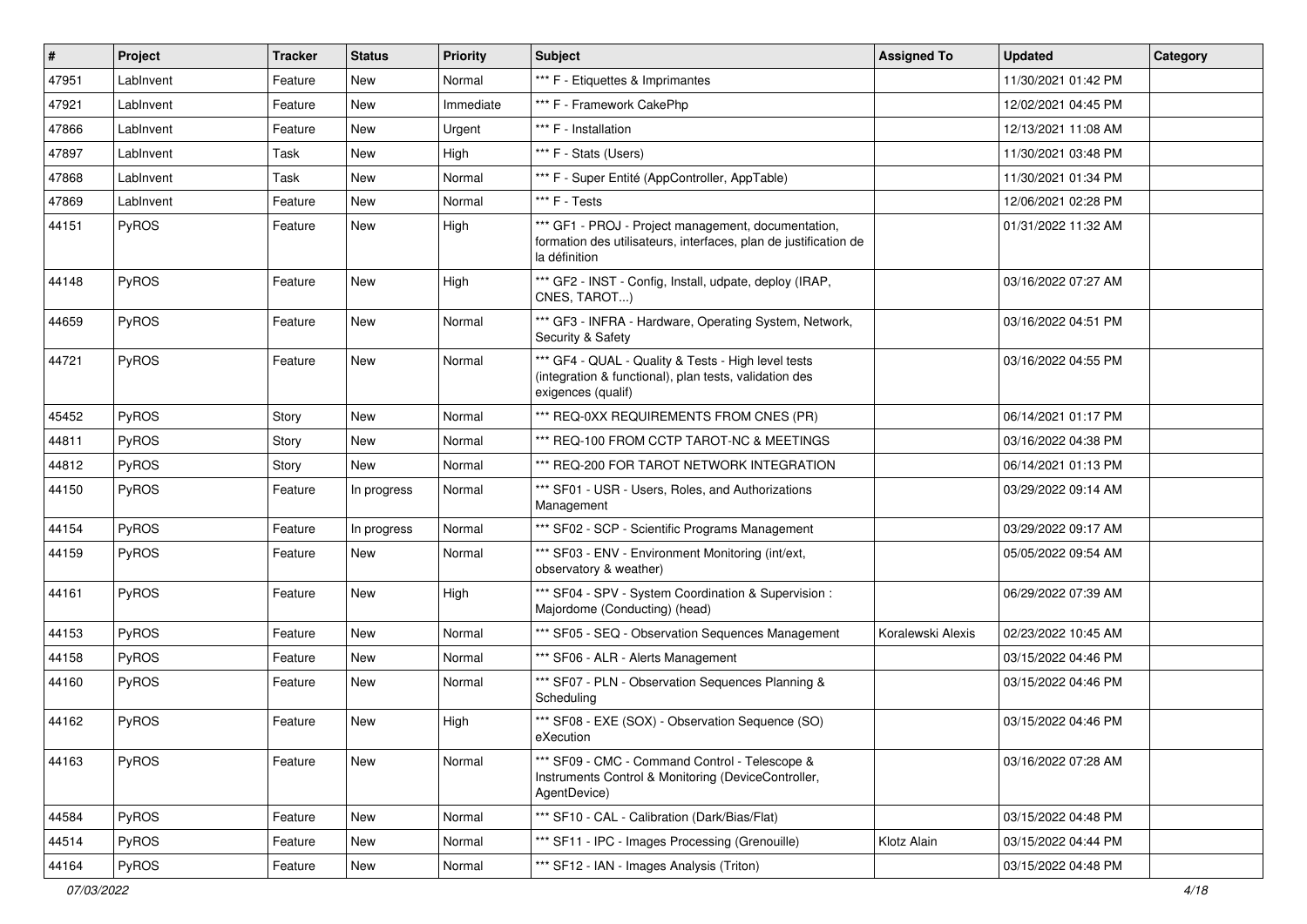| #     | Project          | <b>Tracker</b> | <b>Status</b> | <b>Priority</b> | <b>Subject</b>                                                                                    | <b>Assigned To</b> | <b>Updated</b>      | Category                      |
|-------|------------------|----------------|---------------|-----------------|---------------------------------------------------------------------------------------------------|--------------------|---------------------|-------------------------------|
| 44661 | PyROS            | Feature        | New           | Normal          | *** SF13 - IAF - Images Fetching (quicklook & download)                                           |                    | 03/15/2022 04:49 PM |                               |
| 44172 | PyROS            | Feature        | <b>New</b>    | High            | *** SF14 - OCF - Observatory Unit & Site Configuration                                            |                    | 01/29/2022 01:24 AM |                               |
| 44658 | <b>PyROS</b>     | Feature        | New           | High            | *** SF15 - SST - START&STOP - System Startup (launch),<br>monitoring, and Shutdown                |                    | 06/28/2022 10:06 PM |                               |
| 44165 | PyROS            | Feature        | <b>New</b>    | Normal          | *** SF16 - DSH - General monitoring : Dashboard (website)                                         |                    | 06/29/2022 07:24 AM |                               |
| 45485 | <b>PyROS</b>     | Feature        | New           | High            | **** D0 - GENERAL, ADMINISTRATIVE & TECHNICAL                                                     |                    | 03/16/2022 04:53 PM |                               |
| 45480 | PyROS            | Feature        | New           | High            | **** D1 - System Security & Control                                                               |                    | 06/29/2022 07:39 AM |                               |
| 45481 | <b>PyROS</b>     | Feature        | New           | Normal          | **** D2 - Users & Programs                                                                        |                    | 03/29/2022 09:17 AM |                               |
| 45482 | PyROS            | Feature        | New           | High            | **** D3 - Sequences submission & plannig                                                          |                    | 02/22/2022 03:01 PM |                               |
| 45483 | PyROS            | Feature        | <b>New</b>    | High            | **** D4 - Images production (L0)                                                                  |                    | 03/16/2022 07:28 AM |                               |
| 45484 | <b>PyROS</b>     | Feature        | New           | Normal          | **** D5 - Images management (L1-L2)                                                               |                    | 02/02/2022 02:36 PM |                               |
| 44713 | <b>PyROS</b>     | Story          | New           | Normal          | **** REQ-020 CCTP                                                                                 |                    | 07/01/2021 08:30 AM |                               |
| 44717 | PyROS            | Story          | New           | Normal          | **** REQ-022 TAROT NC                                                                             |                    | 06/14/2021 01:19 PM |                               |
| 44718 | PyROS            | Story          | New           | Normal          | **** REQ-025 AJOUT TNC                                                                            |                    | 06/14/2021 01:19 PM |                               |
| 44715 | PyROS            | Story          | <b>New</b>    | Normal          | **** REQ-065 AJOUT UPGRADE                                                                        |                    | 06/14/2021 01:19 PM |                               |
| 44716 | <b>PyROS</b>     | Story          | New           | Normal          | **** REQ-071 AJOUT OSMOSE                                                                         |                    | 06/14/2021 01:19 PM |                               |
| 5838  | <b>AGATA DAQ</b> | Support        | New           | Normal          | /agatadisks                                                                                       | Aubert Yann        | 01/17/2014 06:07 PM |                               |
| 49213 | PyROS            | Task           | In progress   | Normal          | 1 - (L0) - Récupération et organisation des images L0 (RAW<br>fits)                               | Klotz Alain        | 02/02/2022 02:42 PM |                               |
| 47954 | LabInvent        | Task           | New           | Normal          | 1 - CREATED                                                                                       |                    | 11/30/2021 01:27 PM |                               |
| 49214 | <b>PyROS</b>     | Task           | In progress   | Normal          | 2 - (L1a) - Pré-traitement de chaque image (dans l'ordre)<br>(fits $RAW \Rightarrow$ fits $CAL$ ) | Klotz Alain        | 02/02/2022 02:42 PM |                               |
| 47953 | LabInvent        | Task           | New           | Normal          | 2a - TOBEORDERED (optionnel)                                                                      |                    | 11/30/2021 01:27 PM |                               |
| 47935 | LabInvent        | Task           | New           | Normal          | 2b - VALIDATED                                                                                    |                    | 11/30/2021 01:27 PM |                               |
| 49215 | <b>PyROS</b>     | Task           | In progress   | Normal          | 3 - (L1b) - Reconnaissance du champ (lien entre pixels et<br>coord célestes) (+ json CATA)        | Klotz Alain        | 02/02/2022 02:36 PM |                               |
| 47936 | LabInvent        | Task           | New           | High            | 3-4 - TBO & ARCHIVED                                                                              |                    | 11/30/2021 03:43 PM |                               |
| 49216 | <b>PyROS</b>     | Task           | New           | Normal          | 4 - (L1c) - Combinaison d'images                                                                  | Klotz Alain        | 02/02/2022 02:36 PM |                               |
| 49217 | <b>PyROS</b>     | Task           | <b>New</b>    | Normal          | 5 - (L2) Critères de qualité d'image (+ json QUAL)                                                | Klotz Alain        | 02/02/2022 02:37 PM |                               |
| 11100 | Lavoisier        | <b>Bug</b>     | New           | Normal          | <element-ignore> should not remove the namespace<br/>declaration (xmlns)</element-ignore>         |                    | 10/16/2015 01:48 PM | <b>XML Template</b><br>Engine |
| 47927 | LabInvent        | Task           | New           | High            | A gérer via fichier conf YAML                                                                     |                    | 11/30/2021 03:47 PM |                               |
| 187   | RIsngCons        | Feature        | New           | Low             | Abort limit/delete/ack                                                                            | Puel Mattieu       | 10/07/2009 01:08 PM |                               |
| 47872 | LabInvent        | Task           | New           | High            | Actions & Vues                                                                                    |                    | 11/30/2021 03:42 PM |                               |
| 27576 | Lavoisier        | Feature        | New           | Normal          | add a parameter "priority" on WhenCreatedTrigger                                                  |                    | 02/02/2018 03:18 PM | Engine                        |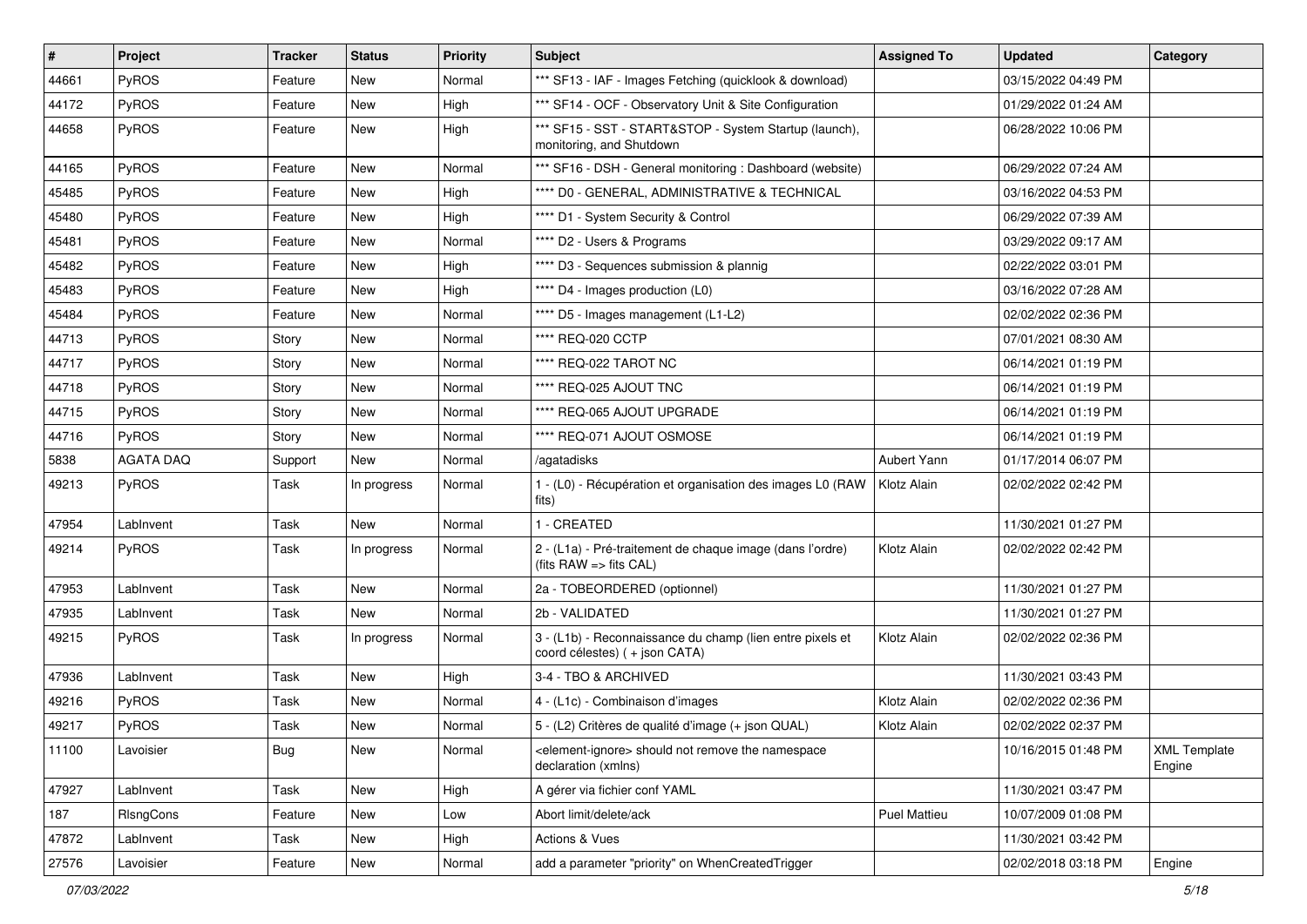| #     | Project                 | Tracker    | <b>Status</b> | <b>Priority</b> | <b>Subject</b>                                                                                 | <b>Assigned To</b>     | <b>Updated</b>      | Category                       |
|-------|-------------------------|------------|---------------|-----------------|------------------------------------------------------------------------------------------------|------------------------|---------------------|--------------------------------|
| 33350 | Lavoisier               | Feature    | New           | Low             | add a XPath function multireplace()                                                            |                        | 05/31/2018 03:49 PM | Engine                         |
| 8258  | Lavoisier               | Feature    | <b>New</b>    | Normal          | add attribute @default to <renderers></renderers>                                              |                        | 10/17/2014 07:07 PM | Engine                         |
| 9606  | Lavoisier               | Feature    | New           | High            | add attribute @encoding to element <connector></connector>                                     |                        | 03/31/2015 06:29 PM | Engine                         |
| 7463  | Lavoisier               | Feature    | New           | Normal          | add attribute tpl:url.                                                                         |                        | 06/17/2014 04:54 PM | <b>HTML Template</b><br>Engine |
| 8099  | LC <sub>2</sub>         | Feature    | New           | High            | Add business rule forbidding empty CRT-DSP configuration<br>(at least 1 manu per CRT DSP)      | Lafage Vincent         | 10/27/2014 07:00 PM |                                |
| 1336  | Pipelet                 | Task       | New           | Low             | Add comments in multiplex                                                                      |                        | 02/24/2011 10:17 AM |                                |
| 9622  | Lavoisier               | Feature    | New           | Normal          | add links to fallback views into view "dependencies"                                           |                        | 04/01/2015 06:19 PM | Console                        |
| 5090  | Lavoisier               | Feature    | <b>New</b>    | Low             | add new adaptor type : <writer></writer>                                                       |                        | 03/24/2014 10:26 AM | Engine                         |
| 9704  | Lavoisier               | Feature    | New           | Normal          | add option --override to lavoisier-upgrade.sh                                                  |                        | 04/15/2015 10:07 AM |                                |
| 30741 | Lavoisier               | Feature    | New           | Low             | add research button on web site                                                                |                        | 04/04/2018 10:53 AM | Doc                            |
| 9607  | Lavoisier               | Feature    | New           | Normal          | Add SAML 2.0 support in Lavoisier                                                              |                        | 04/01/2015 11:32 AM | Adaptors                       |
| 34801 | Lavoisier               | Feature    | New           | Normal          | add support for attribute @if in element view/variable                                         |                        | 07/31/2018 12:57 PM |                                |
| 41294 | Lavoisier               | Feature    | New           | High            | add support for attribute @null in namespace<br>http://software.in2p3.fr/lavoisier/tables.xsd  | Reynaud Sylvain        | 09/25/2020 03:38 PM | Engine                         |
| 37461 | Lavoisier               | Feature    | New           | Normal          | add support for jdk 11                                                                         |                        | 04/25/2019 01:53 PM |                                |
| 1254  | LC <sub>2</sub>         | Feature    | Assigned      | Low             | Add Tooltip for the three LC2 modes                                                            | Lafage Vincent         | 01/17/2011 01:34 PM |                                |
| 5558  | Lavoisier               | Feature    | New           | Low             | add XPath function build xpath()                                                               |                        | 11/29/2013 09:58 AM | Engine                         |
| 7461  | Lavoisier               | Feature    | <b>New</b>    | High            | add XPath function url()                                                                       |                        | 02/17/2015 01:04 PM | Engine                         |
| 8327  | <b>AGATA DAQ</b>        | Support    | Feedback      | Normal          | Adding VAMOS configuration file                                                                | Saillant Frédéric      | 10/24/2014 01:05 PM | GCC                            |
| 7036  | <b>Topology Manager</b> | Feature    | New           | Normal          | Adding window to choose experiment                                                             | Legay Eric             | 04/30/2014 03:12 PM | GUI                            |
| 12963 | <b>PEM</b>              | Bug        | <b>New</b>    | Normal          | add tool crash                                                                                 |                        | 03/24/2016 09:10 AM |                                |
| 48278 | PyROS                   | Task       | New           | High            | AGENT général (dont dépendent tous les agents et<br>AgentDevices)                              |                        | 06/29/2022 07:37 AM |                                |
| 51506 | PyROS                   | Task       | In progress   | Normal          | Agent MAJORDOME (superviseur)                                                                  | Koralewski Alexis      | 06/29/2022 07:39 AM | Evolution                      |
| 51508 | PyROS                   | Task       | New           | Normal          | AgentMajordome (based on Agent)                                                                | Koralewski Alexis      | 06/29/2022 07:31 AM |                                |
| 49150 | PyROS                   | Task       | New           | High            | Ajout du script PYROS wrapper sur pyros.py pour gérer<br>proprement tous les contextes d'appel | <b>Pallier Etienne</b> | 01/31/2022 11:36 AM | Evolution                      |
| 44367 | PyROS                   | Task       | In progress   | Normal          | Ajouter membres dans gitlab (IRAP + CNES?)                                                     | Pallier Etienne        | 05/06/2021 06:13 PM |                                |
| 47966 | LabInvent               | Task       | New           | Normal          | Ajouter test Commande (avec devis joint)                                                       |                        | 11/30/2021 04:17 PM |                                |
| 45037 | PyROS                   | Task       | In progress   | Normal          | Algo description                                                                               | Klotz Alain            | 05/06/2021 02:59 PM |                                |
| 47945 | LabInvent               | Task       | New           | Normal          | ALL                                                                                            |                        | 11/30/2021 12:23 PM |                                |
| 714   | TReqS                   | <b>Bug</b> | New           | High            | Annuler un staging en cours                                                                    |                        | 03/24/2015 04:34 PM |                                |
| 5765  | AGATA DAQ               | Bug        | New           | Normal          | Anode01                                                                                        |                        | 01/08/2014 02:44 PM |                                |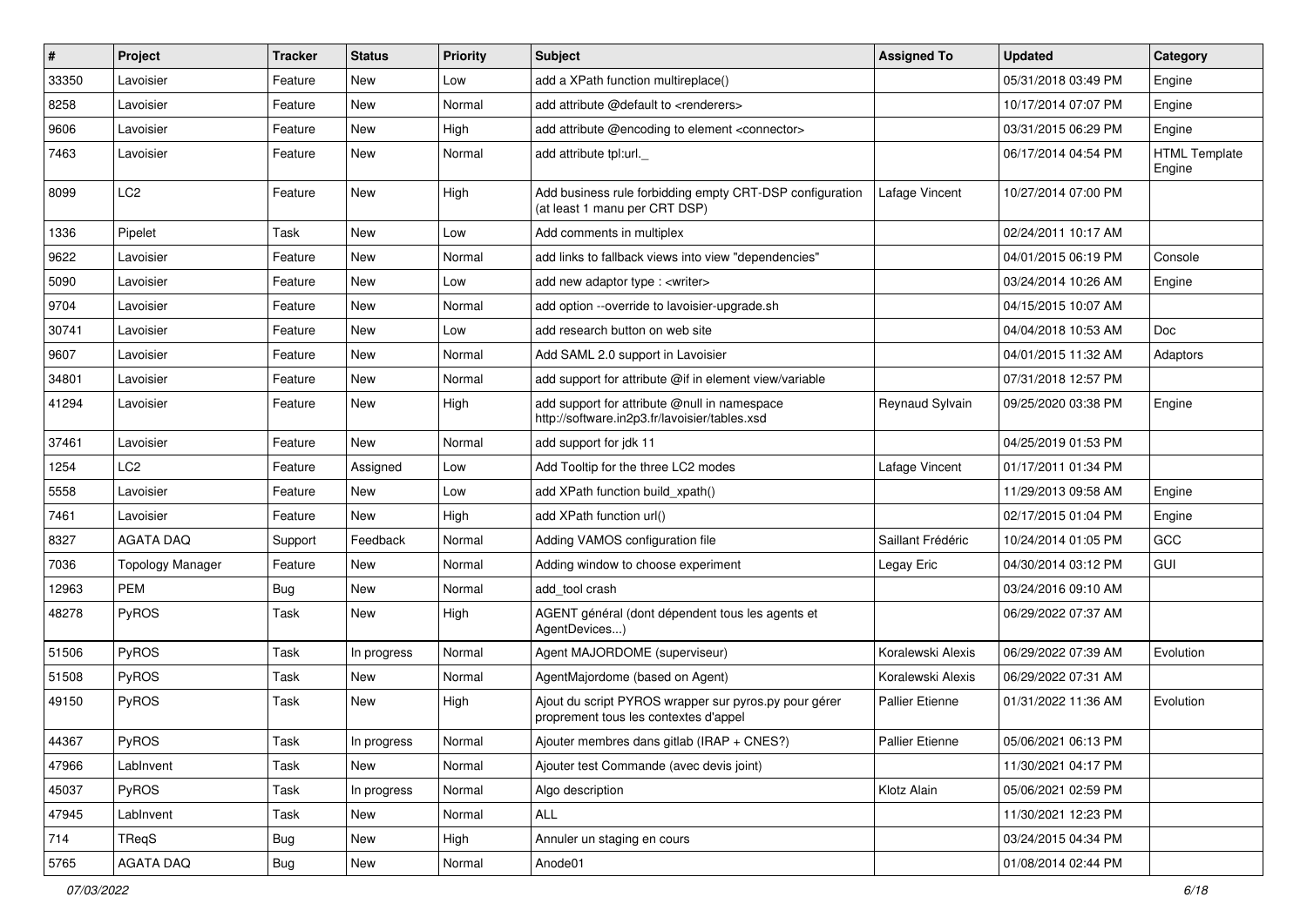| $\sharp$ | Project                              | <b>Tracker</b> | <b>Status</b> | <b>Priority</b> | <b>Subject</b>                                                                     | <b>Assigned To</b>     | <b>Updated</b>      | Category                |
|----------|--------------------------------------|----------------|---------------|-----------------|------------------------------------------------------------------------------------|------------------------|---------------------|-------------------------|
| 49541    | PyROS                                | Task           | New           | Normal          | API REST (website scripting via pyros_api.py script)                               | Koralewski Alexis      | 06/29/2022 07:26 AM |                         |
| 31       | Oval                                 | Feature        | <b>New</b>    | Normal          | Apply a command to a subdirectory subset?                                          | <b>Chamont David</b>   | 02/16/2009 07:14 PM | Run command             |
| 49155    | PyROS                                | Task           | New           | Normal          | Architecture décentralisée en plusieurs noeuds<br>(communication via BD)           |                        | 01/31/2022 12:09 PM |                         |
| 47375    | PyROS                                | Task           | <b>New</b>    | Normal          | Association quota SP                                                               |                        | 10/11/2021 10:37 AM |                         |
| 44866    | PyROS                                | Task           | In progress   | High            | Associer chaque FEATURE à 1(N) CLASSE/AGENT pyros<br>(implémentation)              | <b>Pallier Etienne</b> | 07/16/2021 09:13 AM |                         |
| 48290    | PyROS                                | Task           | <b>New</b>    | Normal          | Auto mode                                                                          |                        | 12/14/2021 12:35 PM |                         |
| 172      | Oval                                 | Bug            | <b>New</b>    | Urgent          | Automatic variables                                                                | <b>Chamont David</b>   | 10/02/2009 02:24 PM | Run command             |
| 37       | Oval                                 | Feature        | <b>New</b>    | Low             | Automatically select the shell flavor                                              | <b>Chamont David</b>   | 02/16/2009 07:44 PM | Implementation          |
| 47871    | LabInvent                            | Task           | <b>New</b>    | Normal          | Autorisations                                                                      |                        | 11/30/2021 01:29 PM |                         |
| 47878    | LabInvent                            | Task           | New           | High            | Autres                                                                             |                        | 11/30/2021 03:44 PM |                         |
| 44393    | PyROS                                | Task           | <b>New</b>    | Normal          | Back Office (Administration) - Site django admin                                   | Koralewski Alexis      | 02/02/2022 12:07 PM |                         |
| 49889    | PyROS                                | Task           | <b>New</b>    | Normal          | Backup                                                                             |                        | 03/16/2022 04:49 PM |                         |
| 11059    | <b>CLASS</b>                         | <b>Bug</b>     | <b>New</b>    | Normal          | Bad packaging of 4.1.0.tar.gaz                                                     |                        | 10/09/2015 06:31 AM |                         |
| 852      | <b>ENX</b>                           | Feature        | New           | Low             | Better handling of exception in empty skeleton                                     | Legay Eric             | 01/30/2013 03:58 PM | <b>Driver Generator</b> |
| 13260    | C3F2                                 | <b>Bug</b>     | Assigned      | Normal          | Better protection from code injection with PQescape                                | Lafage Vincent         | 05/02/2016 09:56 AM |                         |
| 1258     | LC <sub>2</sub>                      | Support        | Assigned      | Low             | Better report of mute FRT                                                          | Lafage Vincent         | 09/18/2012 06:15 PM |                         |
| 4870     | Lavoisier                            | Feature        | New           | Low             | BinarySerializer                                                                   |                        | 03/24/2014 10:26 AM | Adaptors                |
| 5759     | Electronic Control and<br>Monitoring | <b>Bug</b>     | Feedback      | Normal          | bug checknarvalnodes 1                                                             | Ralet Damian           | 01/17/2014 10:54 AM |                         |
| 1566     | Pipelet                              | <b>Bug</b>     | <b>New</b>    | Low             | Bug daemon cherrypy on Macintosh                                                   |                        | 05/10/2011 12:14 PM |                         |
| 48005    | LabInvent                            | Task           | <b>New</b>    | Normal          | <b>Bugfix toutes les Deprecated Errors</b>                                         |                        | 12/06/2021 02:37 PM |                         |
| 5751     | Electronic Control and<br>Monitoring | Feature        | New           | Low             | buildcfg with some error message                                                   |                        | 01/06/2014 05:43 PM |                         |
| 47445    | PyROS                                | Task           | <b>New</b>    | Normal          | CAHIER DE RECETTE (NC)                                                             |                        | 10/11/2021 11:31 AM |                         |
| 5202     | RENOIR chat                          | Task           | <b>New</b>    | Low             | Calibrating with style: Gaia self-calibration                                      | Zoubian Julien         | 10/03/2013 04:57 AM |                         |
| 45049    | PyROS                                | Task           | New           | Normal          | <b>CAMERA FLI</b>                                                                  |                        | 07/16/2021 09:34 AM |                         |
| 47960    | LabInvent                            | Task           | New           | Immediate       | <b>CHAMPS</b>                                                                      |                        | 01/19/2022 03:51 PM |                         |
| 47906    | LabInvent                            | Task           | New           | Urgent          | Champs virtuels                                                                    |                        | 11/30/2021 03:50 PM |                         |
| 9512     | <b>TReqS</b>                         | Task           | <b>New</b>    | Normal          | Change 'jtreqs' keyword to 'treqs'                                                 | Chambon Bernard        | 03/24/2015 05:50 PM |                         |
| 11915    | Lavoisier                            | Feature        | New           | Normal          | change the parameters of plugin ChartRenderer                                      |                        | 02/05/2016 12:25 PM | Adaptors                |
| 5238     | <b>SIMGRID</b>                       | Task           | Assigned      | Normal          | Change type parameter for storage_get_size functions                               | Veyre Pierre           | 10/04/2013 10:03 AM |                         |
| 44915    | PyROS                                | Task           | New           | Normal          | Changer le mode du système : passer en mode manuel<br>(maintenance) ou automatique |                        | 06/28/2022 09:57 PM |                         |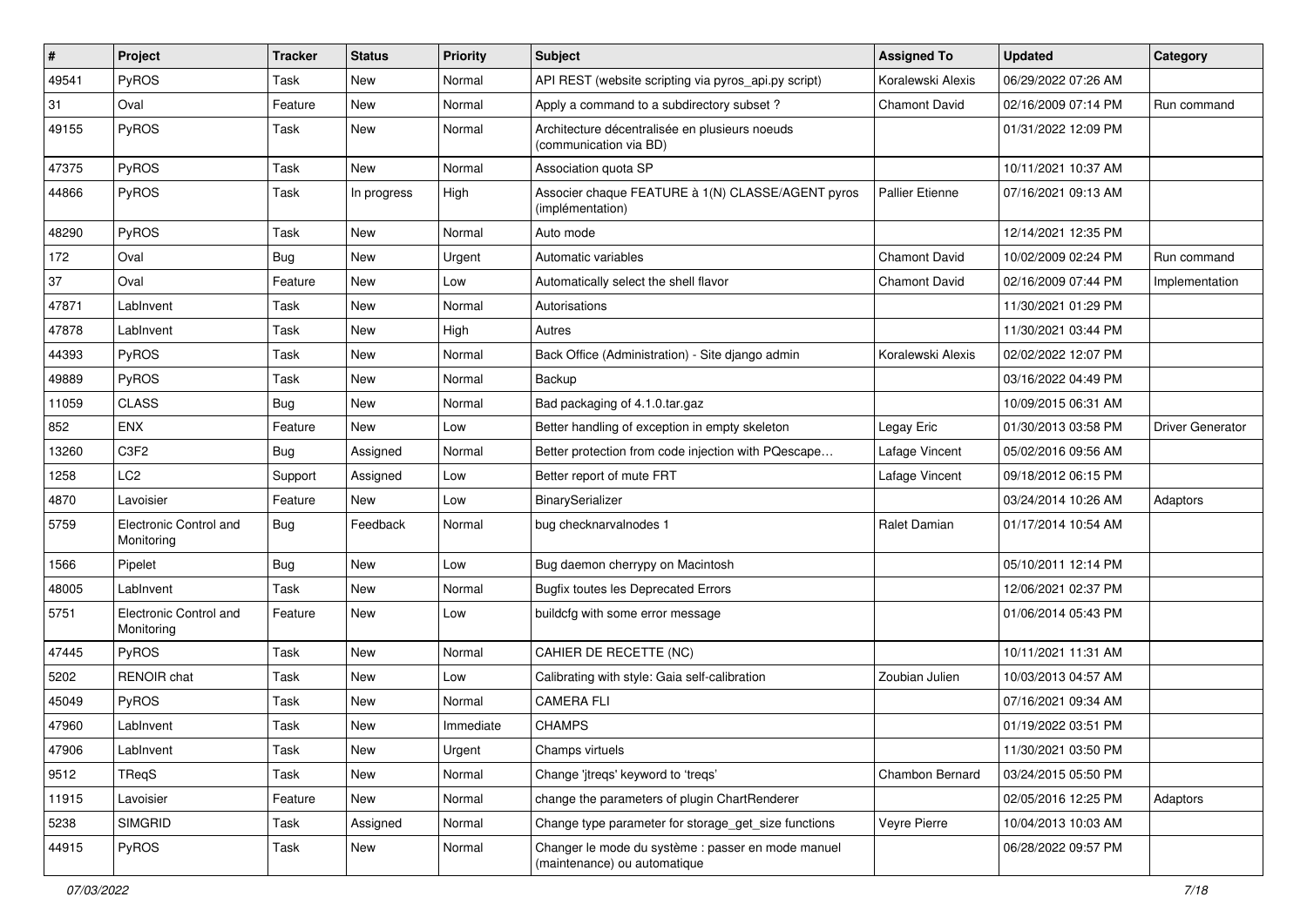| $\vert$ # | Project                 | <b>Tracker</b> | <b>Status</b> | <b>Priority</b> | <b>Subject</b>                                                                                       | <b>Assigned To</b>     | <b>Updated</b>      | Category         |
|-----------|-------------------------|----------------|---------------|-----------------|------------------------------------------------------------------------------------------------------|------------------------|---------------------|------------------|
| 47889     | LabInvent               | Task           | <b>New</b>    | Normal          | Changer statut - setStatusTo*()                                                                      |                        | 11/30/2021 01:19 PM |                  |
| 6748      | <b>CLASS</b>            | Feature        | <b>New</b>    | Normal          | Charger un parc présimulé à partir du .root                                                          |                        | 04/03/2014 11:36 AM |                  |
| 9317      | TReqS                   | Bug            | In progress   | Normal          | Check scalability                                                                                    | Chambon Bernard        | 07/09/2015 03:31 PM |                  |
| 49162     | <b>PyROS</b>            | Task           | New           | Normal          | Check sequence validity                                                                              | Klotz Alain            | 02/03/2022 10:23 AM |                  |
| 9316      | TReaS                   | Bug            | In progress   | Normal          | Check stability                                                                                      | <b>Chambon Bernard</b> | 07/09/2015 03:31 PM |                  |
| 49224     | PyROS                   | Task           | <b>New</b>    | Normal          | Choisir le bias, le flat, et le dark (en fn des metadata)                                            | Klotz Alain            | 02/02/2022 02:19 PM |                  |
| 10786     | <b>CLASS</b>            | <b>Bug</b>     | <b>New</b>    | Normal          | CLASS Stopped by a "KILL" signal                                                                     |                        | 08/31/2015 07:00 PM |                  |
| 9916      | <b>CLASS</b>            | <b>Bug</b>     | Feedback      | Urgent          | CLASS compilation fails with gcc5 (5.1.0)                                                            |                        | 06/30/2015 11:55 PM |                  |
| 48271     | PyROS                   | Task           | <b>New</b>    | High            | CLASSIC installation (with venv)                                                                     |                        | 03/16/2022 07:27 AM |                  |
| 47946     | LabInvent               | Task           | <b>New</b>    | Normal          | classic only                                                                                         |                        | 12/03/2021 09:50 AM |                  |
| 44369     | <b>PyROS</b>            | Task           | In progress   | Normal          | clean gdoc technique                                                                                 | <b>Pallier Etienne</b> | 06/09/2021 01:09 PM |                  |
| 5572      | <b>ENX</b>              | Support        | <b>New</b>    | Low             | Cleaning autorconf                                                                                   | Legay Eric             | 11/25/2013 03:23 PM | Driver Generator |
| 5431      | <b>ENX</b>              | Support        | New           | Low             | Cleaning compilation chain                                                                           | Legay Eric             | 10/29/2013 10:18 AM | <b>ENX Core</b>  |
| 7044      | <b>Topology Manager</b> | Task           | Feedback      | Normal          | Cleaning mysql stuff                                                                                 | Legay Eric             | 05/06/2014 11:27 AM |                  |
| 5462      | <b>DCOD</b>             | <b>Bug</b>     | Feedback      | Low             | Cleaning tags                                                                                        | Grave Xavier           | 01/25/2018 09:25 AM |                  |
| 9550      | TRegS                   | Task           | <b>New</b>    | Normal          | client.pl distribution                                                                               | Chambon Bernard        | 03/27/2015 10:22 AM |                  |
| 47890     | LabInvent               | Task           | <b>New</b>    | High            | Commander (demande achat)                                                                            |                        | 01/19/2022 03:48 PM |                  |
| 26        | Oval                    | <b>Bug</b>     | New           | Low             | Commands options not well propagated, when declared<br>within an OvalFile                            | <b>Chamont David</b>   | 02/16/2009 06:50 PM | Implementation   |
| 520       | <b>TRegS</b>            | Feature        | <b>New</b>    | Normal          | Communication entre Serveur et Client sans Base de<br>données                                        |                        | 03/24/2015 04:37 PM |                  |
| 7644      | <b>Topology Manager</b> | Bug            | Suspended     | Urgent          | Compilation problem im main branch feature-gui                                                       | Legay Eric             | 07/04/2014 02:27 PM | Core TM          |
| 44906     | <b>PyROS</b>            | Task           | <b>New</b>    | Normal          | Compute and save Observing conditions                                                                |                        | 12/15/2021 07:35 AM |                  |
| 44904     | <b>PyROS</b>            | Task           | <b>New</b>    | Normal          | Compute, save, and provide higher level (useful) parameters<br>and synthesis from multiple detectors |                        | 12/15/2021 07:34 AM |                  |
| 49870     | <b>PyROS</b>            | Task           | New           | Normal          | Config générale : logo, pagination, couleurs, options<br>générales, options par feature,             |                        | 03/15/2022 11:11 PM |                  |
| 49871     | <b>PyROS</b>            | Task           | <b>New</b>    | Normal          | Config par défaut (à définir)                                                                        |                        | 03/15/2022 11:11 PM |                  |
| 45003     | <b>PyROS</b>            | Task           | New           | Normal          | Config Read & View                                                                                   | Koralewski Alexis      | 08/09/2021 10:43 AM |                  |
| 7037      | Topology Manager        | Feature        | <b>New</b>    | Normal          | Configuration file for TM                                                                            |                        | 04/30/2014 03:11 PM |                  |
| 49210     | PyROS                   | Task           | <b>New</b>    | Normal          | <b>CONFIGURATION GENERALE</b>                                                                        |                        | 03/15/2022 11:11 PM |                  |
| 5448      | <b>ENX</b>              | Bug            | New           | Normal          | configure enx                                                                                        |                        | 10/30/2013 10:31 AM | <b>ENX Core</b>  |
| 938       | SphereLib               | <b>Bug</b>     | <b>New</b>    | Low             | Construction icosahedron                                                                             |                        | 09/29/2010 11:32 AM |                  |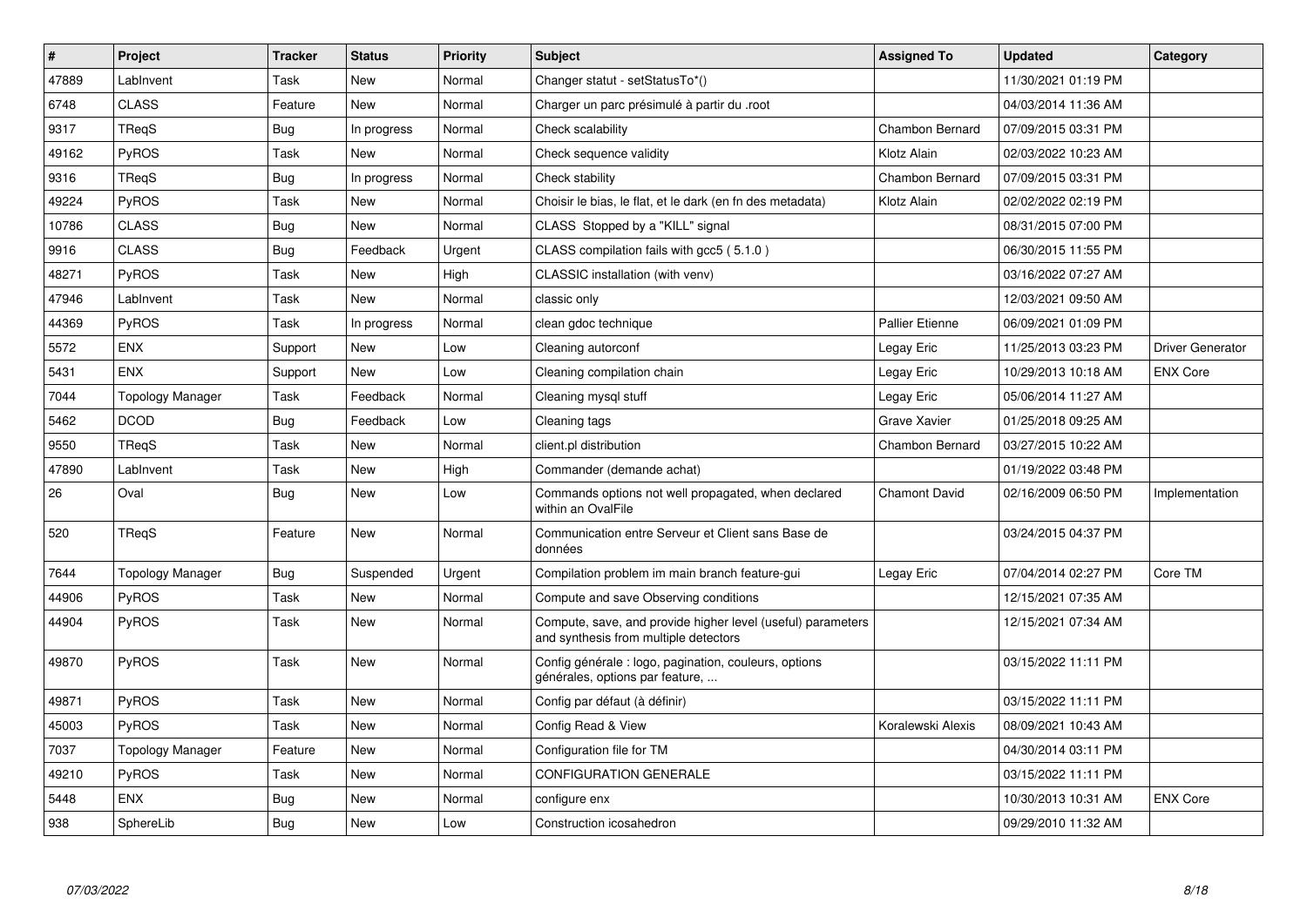| $\vert$ # | <b>Project</b>      | <b>Tracker</b> | <b>Status</b> | <b>Priority</b> | <b>Subject</b>                                                                                                     | <b>Assigned To</b>     | <b>Updated</b>      | Category |
|-----------|---------------------|----------------|---------------|-----------------|--------------------------------------------------------------------------------------------------------------------|------------------------|---------------------|----------|
| 44355     | PyROS               | Task           | <b>New</b>    | Normal          | Construire une nouvelle grammaire générique de<br>commandes, basée sur INDI (pyros doit parler INDI par<br>défaut) |                        | 03/25/2021 05:37 PM |          |
| 9883      | <b>CLASS</b>        | Bug            | <b>New</b>    | High            | Copy past from user manual                                                                                         |                        | 05/18/2015 10:26 PM |          |
| 49225     | PyROS               | Task           | In progress   | Normal          | Correction de l'image par le dark (+ bias)                                                                         | Klotz Alain            | 02/02/2022 02:56 PM |          |
| 49226     | PyROS               | Task           | In progress   | Normal          | Correction de l'image par le flat                                                                                  | Klotz Alain            | 02/02/2022 02:56 PM |          |
| 49228     | <b>PyROS</b>        | Task           | In progress   | Normal          | Correction de l'orientation de l'image (est à gauche, nord en<br>haut)                                             | Klotz Alain            | 02/02/2022 02:56 PM |          |
| 49227     | PyROS               | Task           | <b>New</b>    | Normal          | Corrections cosmétiques (de pixels)                                                                                | Klotz Alain            | 02/02/2022 02:19 PM |          |
| 44932     | <b>PyROS</b>        | Task           | <b>New</b>    | Normal          | CREATE a Sequence (must be attached to a valid SP)                                                                 |                        | 02/23/2022 12:02 PM |          |
| 5442      | Lavoisier           | Feature        | <b>New</b>    | Low             | create a view 'stoppoint'                                                                                          | Lequeux Olivier        | 10/29/2013 05:02 PM | Console  |
| 45294     | <b>PyROS</b>        | Task           | New           | Normal          | Create BIAS files (acquisition)                                                                                    |                        | 05/27/2021 11:22 AM |          |
| 45295     | PyROS               | Task           | <b>New</b>    | Normal          | Create DARK files (acquisition)                                                                                    |                        | 05/27/2021 11:22 AM |          |
| 45293     | PyROS               | Task           | <b>New</b>    | Normal          | Create FLAT files (acquisition)                                                                                    |                        | 05/27/2021 11:21 AM |          |
| 5590      | <b>SIMGRID</b>      | Support        | Assigned      | Normal          | Create msg_storage_management group in DOXYGEN ?!                                                                  | <b>Veyre Pierre</b>    | 11/29/2013 10:20 AM |          |
| 44891     | <b>PyROS</b>        | Task           | New           | Normal          | Create/Update                                                                                                      |                        | 09/14/2021 11:48 AM |          |
| 47911     | LabInvent           | Task           | <b>New</b>    | Normal          | Create/Update (add edit generic)                                                                                   |                        | 11/30/2021 11:04 AM |          |
| 47879     | LabInvent           | Task           | <b>New</b>    | High            | Create/Update - add edit                                                                                           |                        | 11/30/2021 03:42 PM |          |
| 49250     | PyROS               | Task           | <b>New</b>    | Normal          | <b>CREATE/UPDATE Sequence</b>                                                                                      |                        | 02/23/2022 12:02 PM |          |
| 432       | Smurf               | Bug            | <b>New</b>    | High            | creation de fichiers vides                                                                                         |                        | 04/23/2021 11:44 AM |          |
| 3039      | <b>APCScheduler</b> | Feature        | <b>New</b>    | Normal          | création de tarball sans exécutable                                                                                |                        | 07/31/2012 06:11 PM |          |
| 47876     | LabInvent           | Task           | <b>New</b>    | High            | CRUD                                                                                                               |                        | 11/30/2021 03:42 PM |          |
| 45005     | PyROS               | Task           | In progress   | Normal          | CRUD - (R)EAD config                                                                                               | Koralewski Alexis      | 01/29/2022 01:24 AM |          |
| 45044     | <b>PyROS</b>        | Task           | In progress   | Normal          | CRUD des autres entités (Institutes, Time Periods, Scientific<br>Theme)                                            | Koralewski Alexis      | 10/11/2021 10:01 AM |          |
| 47368     | PyROS               | Task           | In progress   | Normal          | <b>CRUD Scientific Theme</b>                                                                                       | Koralewski Alexis      | 10/11/2021 10:01 AM |          |
| 45555     | <b>PyROS</b>        | Task           | In progress   | Normal          | <b>CRUD Time Periods</b>                                                                                           | Koralewski Alexis      | 09/07/2021 08:58 AM |          |
| 47950     | LabInvent           | Task           | <b>New</b>    | Normal          | DB complète à mettre à jour                                                                                        |                        | 11/30/2021 12:26 PM |          |
| 4932      | <b>DCOD</b>         | Task           | <b>New</b>    | Low             | DCOD testing                                                                                                       | Grave Xavier           | 08/26/2013 03:35 PM |          |
| 45748     | PyROS               | Task           | <b>New</b>    | Normal          | Définir Accesseurs (getX())                                                                                        |                        | 01/29/2022 01:21 AM |          |
| 45017     | <b>PyROS</b>        | Task           | In progress   | High            | Définir config pour GUITALENS (observatoire avec plusieurs<br>UNIT)                                                | Klotz Alain            | 10/12/2021 08:52 AM |          |
| 45018     | PyROS               | Task           | <b>New</b>    | High            | Définir config pour TNC (4 channels Cam)                                                                           | Klotz Alain            | 10/12/2021 08:52 AM |          |
| 44344     | <b>PyROS</b>        | Task           | In progress   | High            | Définir un style de codage (source et test)                                                                        | <b>Pallier Etienne</b> | 05/06/2021 03:38 PM |          |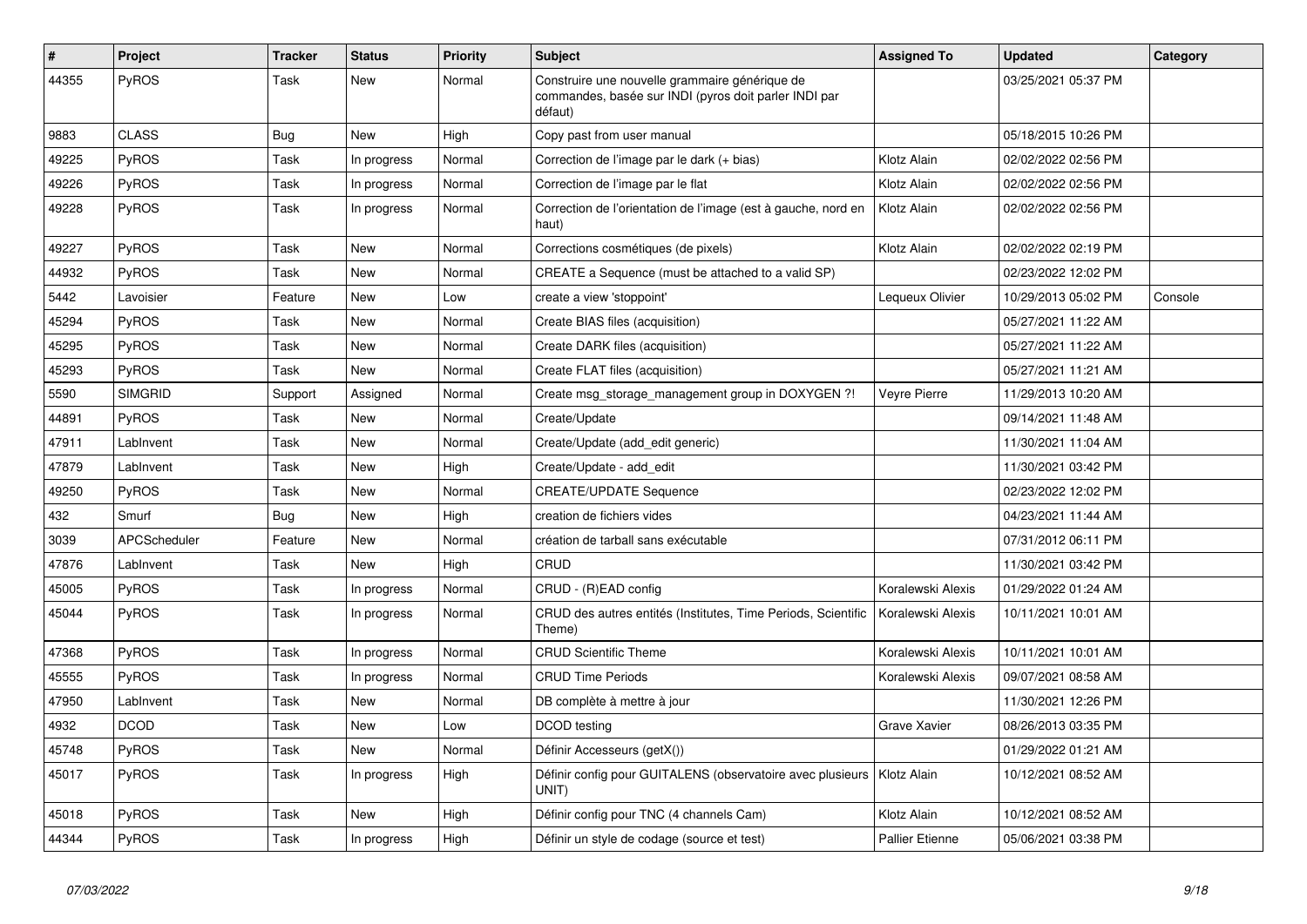| #     | Project                           | <b>Tracker</b> | <b>Status</b> | <b>Priority</b> | <b>Subject</b>                                                                     | <b>Assigned To</b>                 | <b>Updated</b>      | Category                      |
|-------|-----------------------------------|----------------|---------------|-----------------|------------------------------------------------------------------------------------|------------------------------------|---------------------|-------------------------------|
| 11452 | LSTCam low-level data<br>analysis | Task           | New           | High            | Definition of LST mini-camera tests                                                | Nakajima Daisuke                   | 05/31/2018 04:54 PM |                               |
| 48250 | PyROS                             | Task           | In progress   | Normal          | <b>DELETE</b>                                                                      | Koralewski Alexis                  | 02/21/2022 03:38 PM |                               |
| 47958 | LabInvent                         | Task           | New           | Normal          | delete (generic)                                                                   |                                    | 11/30/2021 12:47 PM |                               |
| 47882 | LabInvent                         | Task           | <b>New</b>    | High            | Delete - delete                                                                    |                                    | 11/30/2021 03:42 PM |                               |
| 22    | Oval                              | <b>Bug</b>     | New           | Low             | Deliver messages when ISA fails                                                    | <b>Chamont David</b>               | 02/16/2009 06:22 PM | Implementation                |
| 44921 | PyROS                             | Task           | New           | Normal          | Démarrage de la production des fichiers de calibration (fin<br>de nuit)            |                                    | 04/30/2021 12:43 PM |                               |
| 44920 | PyROS                             | Task           | <b>New</b>    | Normal          | Démarrage ou fin des observations (début/fin de nuit)                              |                                    | 06/29/2022 07:38 AM |                               |
| 45043 | PyROS                             | Task           | <b>New</b>    | High            | Démo IRAP (install classique ?) + retrouver ancienne<br>utilisation de PlcConfig   | <b>Pallier Etienne</b>             | 12/14/2021 12:00 PM |                               |
| 10294 | TReqS                             | Task           | New           | Normal          | Deploy tregs on test instance (ccsvli10) for test by PEB                           | <b>Brinette</b><br>Pierre-Emmanuel | 07/15/2015 10:24 AM | Tests and<br>feebacks         |
| 516   | TReqS                             | Feature        | <b>New</b>    | Normal          | Désactiver des queues                                                              |                                    | 03/24/2015 04:24 PM |                               |
| 45337 | PyROS                             | Task           | In progress   | Normal          | Description du Site (horizon + home)                                               | Klotz Alain                        | 10/11/2021 10:42 AM |                               |
| 49218 | PyROS                             | Task           | In progress   | Normal          | Détection des nouvelles images produites (système<br>asynchrone sur l'acquisition) | Klotz Alain                        | 02/02/2022 02:38 PM |                               |
| 6687  | Lavoisier                         | Feature        | <b>New</b>    | Low             | develop a CronTrigger                                                              |                                    | 03/27/2014 04:36 PM | Adaptors                      |
| 6360  | Lavoisier                         | Feature        | New           | Low             | develop a EntriesProcessor (or a EntriesRenderer)                                  |                                    | 03/05/2014 03:22 PM | Adaptors                      |
| 9559  | Lavoisier                         | Feature        | New           | Normal          | develop a TextRenderer plugin                                                      |                                    | 03/30/2015 10:15 AM | Adaptors                      |
| 8817  | Lavoisier                         | Feature        | <b>New</b>    | Normal          | develop a XML template optimizer                                                   |                                    | 12/19/2014 05:10 PM | <b>XML Template</b><br>Engine |
| 7649  | Lavoisier                         | Feature        | <b>New</b>    | Normal          | develop a XMLTemplateProcessor plugin                                              |                                    | 07/04/2014 05:52 PM | Adaptors                      |
| 8260  | Lavoisier                         | Feature        | New           | Normal          | develop plugin ElementProcessor                                                    |                                    | 10/17/2014 07:10 PM | Adaptors                      |
| 9325  | TReaS                             | Task           | In progress   | Normal          | Develop test code related to stability                                             | Chambon Bernard                    | 04/30/2015 11:02 AM |                               |
| 47390 | PyROS                             | Task           | <b>New</b>    | Normal          | Device Agent (AgentDevice) (de type Agent)                                         |                                    | 12/14/2021 12:32 PM |                               |
| 47392 | PyROS                             | Task           | New           | Normal          | Device Commands Grammar (Generic & Native)                                         |                                    | 12/14/2021 12:32 PM |                               |
| 47393 | PyROS                             | Task           | New           | Normal          | Device Config file (cf F14)                                                        |                                    | 12/14/2021 12:33 PM |                               |
| 47389 | PyROS                             | Task           | New           | Normal          | Device Controller (DeviceController)                                               |                                    | 12/14/2021 12:29 PM |                               |
| 47391 | PyROS                             | Task           | New           | Normal          | Device Simulator (DeviceSimulator)                                                 |                                    | 12/14/2021 12:32 PM |                               |
| 3992  | Pipelet                           | Feature        | New           | Low             | directory in data with specific color                                              |                                    | 02/20/2013 05:19 PM |                               |
| 10311 | TReqS                             | <b>Bug</b>     | Suspended     | Normal          | Dispatcher create a new queue once the 1st one is activated                        | Chambon Bernard                    | 07/09/2015 03:25 PM |                               |
| 5726  | Topology Manager                  | Feature        | New           | Normal          | Display                                                                            |                                    | 01/06/2014 09:21 AM |                               |
| 37910 | Lavoisier                         | Feature        | New           | High            | do not log AdaptorException when they are already sent to<br>the user              |                                    | 07/25/2019 09:41 AM |                               |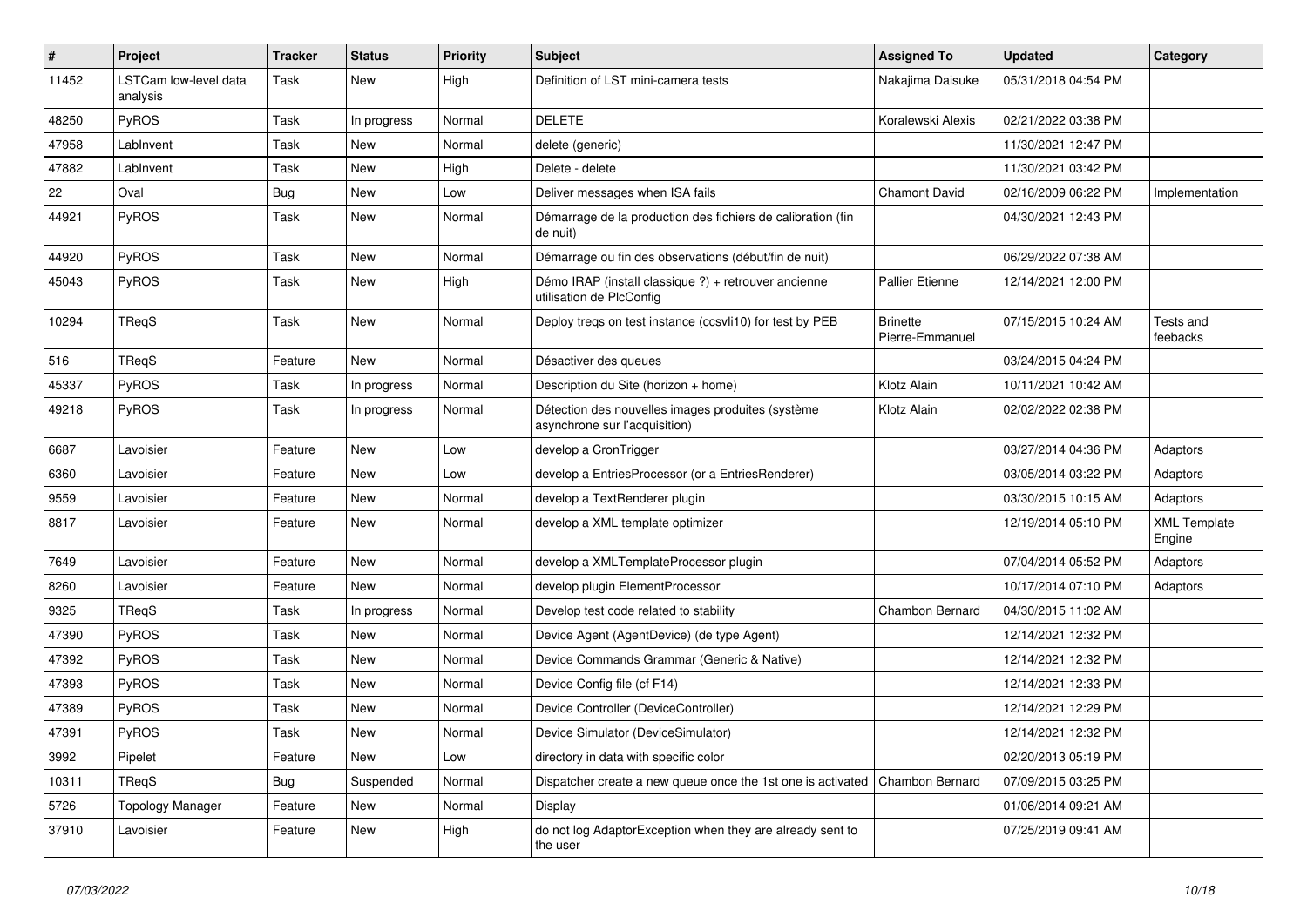| #     | Project                 | <b>Tracker</b> | <b>Status</b> | <b>Priority</b> | <b>Subject</b>                                                                                                         | <b>Assigned To</b>     | <b>Updated</b>      | Category                 |
|-------|-------------------------|----------------|---------------|-----------------|------------------------------------------------------------------------------------------------------------------------|------------------------|---------------------|--------------------------|
| 44343 | PyROS                   | Task           | In progress   | High            | DOC TECHNIQUE (API) - Mettre en place une doc<br>technique générée automatiquement à partir du code source<br>(Sphinx) | <b>Pallier Etienne</b> | 03/04/2022 11:57 AM |                          |
| 44170 | PyROS                   | <b>Task</b>    | In progress   | High            | <b>DOCKER</b> installation                                                                                             | Koralewski Alexis      | 06/28/2022 10:11 PM |                          |
| 47947 | LabInvent               | <b>Task</b>    | <b>New</b>    | High            | docker only                                                                                                            |                        | 12/13/2021 11:07 AM |                          |
| 660   | <b>ENX</b>              | Support        | <b>New</b>    | High            | Documentation                                                                                                          | Legay Eric             | 05/27/2010 10:55 AM | Documentation            |
| 49546 | PyROS                   | Task           | In progress   | Normal          | Documentation (pyros_api)                                                                                              | Koralewski Alexis      | 02/24/2022 02:33 PM |                          |
| 5710  | <b>ENX</b>              | Support        | Assigned      | Low             | Documentation - Named function                                                                                         | Dosme Nicolas          | 02/25/2014 04:58 PM |                          |
| 45781 | PyROS                   | Task           | In progress   | Normal          | Documentation et Présentations pour les PA et PK CNES                                                                  |                        | 01/31/2022 11:32 AM |                          |
| 3954  | Pipelet                 | Task           | <b>New</b>    | Low             | Documentation: Environment cheat sheet                                                                                 |                        | 02/13/2013 11:00 AM |                          |
| 47441 | PyROS                   | Task           | <b>New</b>    | Normal          | DOSSIER DE DÉFINITION                                                                                                  |                        | 10/11/2021 11:32 AM |                          |
| 47446 | PyROS                   | Task           | New           | Normal          | <b>DOSSIER SSI</b>                                                                                                     |                        | 10/11/2021 11:32 AM |                          |
| 23257 | operations-portal-users | <b>Bug</b>     | <b>New</b>    | Normal          | Downtime notification admin page                                                                                       |                        | 10/25/2017 03:57 PM | Downtime<br>Notification |
| 425   | TRegS                   | Feature        | <b>New</b>    | Low             | Durée de vie des métadata                                                                                              |                        | 03/24/2015 04:30 PM |                          |
| 7655  | <b>AGATA DAQ</b>        | <b>Bug</b>     | New           | Normal          | E-log                                                                                                                  |                        | 07/08/2014 09:46 AM |                          |
| 10273 | <b>PEM</b>              | Feature        | New           | Normal          | Easier configuration process                                                                                           |                        | 07/01/2015 11:11 AM |                          |
| 47952 | LabInvent               | Task           | <b>New</b>    | High            | Ecran d'accueil à restructurer                                                                                         |                        | 11/30/2021 03:43 PM |                          |
| 423   | TReqS                   | Feature        | New           | High            | Écrire une toolbox pour administration                                                                                 |                        | 03/24/2015 04:40 PM |                          |
| 5799  | <b>AGATA DAQ</b>        | Feature        | <b>New</b>    | High            | ELOG not available from GSI guest network                                                                              | Aubert Yann            | 01/15/2014 05:54 PM |                          |
| 5525  | Lavoisier               | Feature        | Assigned      | Low             | enable configuring trust-store with a directory                                                                        | Schwarz Lionel         | 11/19/2013 03:16 PM | Service                  |
| 6325  | Lavoisier               | Feature        | New           | Low             | enable limiting the maximum output size                                                                                |                        | 03/24/2014 10:40 AM | Engine                   |
| 9086  | Lavoisier               | Feature        | <b>New</b>    | High            | enable refreshing all notifiable caches with one single click                                                          |                        | 02/09/2015 12:37 PM | Console                  |
| 2431  | LC2                     | Feature        | Assigned      | Normal          | Enforce stricter checks on startup precondition                                                                        | Lafage Vincent         | 02/03/2012 09:54 PM |                          |
| 5377  | <b>CLASS</b>            | Feature        | New           | Low             | enrichment factory                                                                                                     |                        | 10/21/2013 03:15 PM |                          |
| 44986 | PyROS                   | Task           | New           | Normal          | ENTITIES (& properties) to be defined                                                                                  |                        | 05/04/2021 12:25 PM |                          |
| 44968 | PyROS                   | Task           | <b>New</b>    | Normal          | ENTITIES (& properties) to be defined                                                                                  |                        | 05/03/2021 11:38 AM |                          |
| 48289 | PyROS                   | Task           | <b>New</b>    | Normal          | Entity (AgentDevice class)                                                                                             |                        | 12/14/2021 12:32 PM |                          |
| 48288 | PyROS                   | Task           | New           | Normal          | Entity (DeviceController class)                                                                                        |                        | 12/14/2021 12:31 PM |                          |
| 10314 | PEM                     | <b>Bug</b>     | New           | High            | Environment compliant with CLI                                                                                         |                        | 07/07/2015 09:57 AM |                          |
| 5592  | <b>DCOD</b>             | <b>Bug</b>     | New           | Low             | environment test missing in ./configure                                                                                |                        | 11/29/2013 11:19 AM |                          |
| 5144  | ENX                     | <b>Bug</b>     | Feedback      | Low             | $ENX + P42$ regression                                                                                                 | Legay Eric             | 10/02/2013 11:09 AM | <b>ENX Core</b>          |
| 8669  | <b>DCOD</b>             | <b>Bug</b>     | New           | Normal          | error during compilation                                                                                               |                        | 12/05/2014 06:19 PM |                          |
| 10313 | PEM                     | <b>Bug</b>     | New           | Normal          | Error message to change !                                                                                              |                        | 07/07/2015 09:51 AM |                          |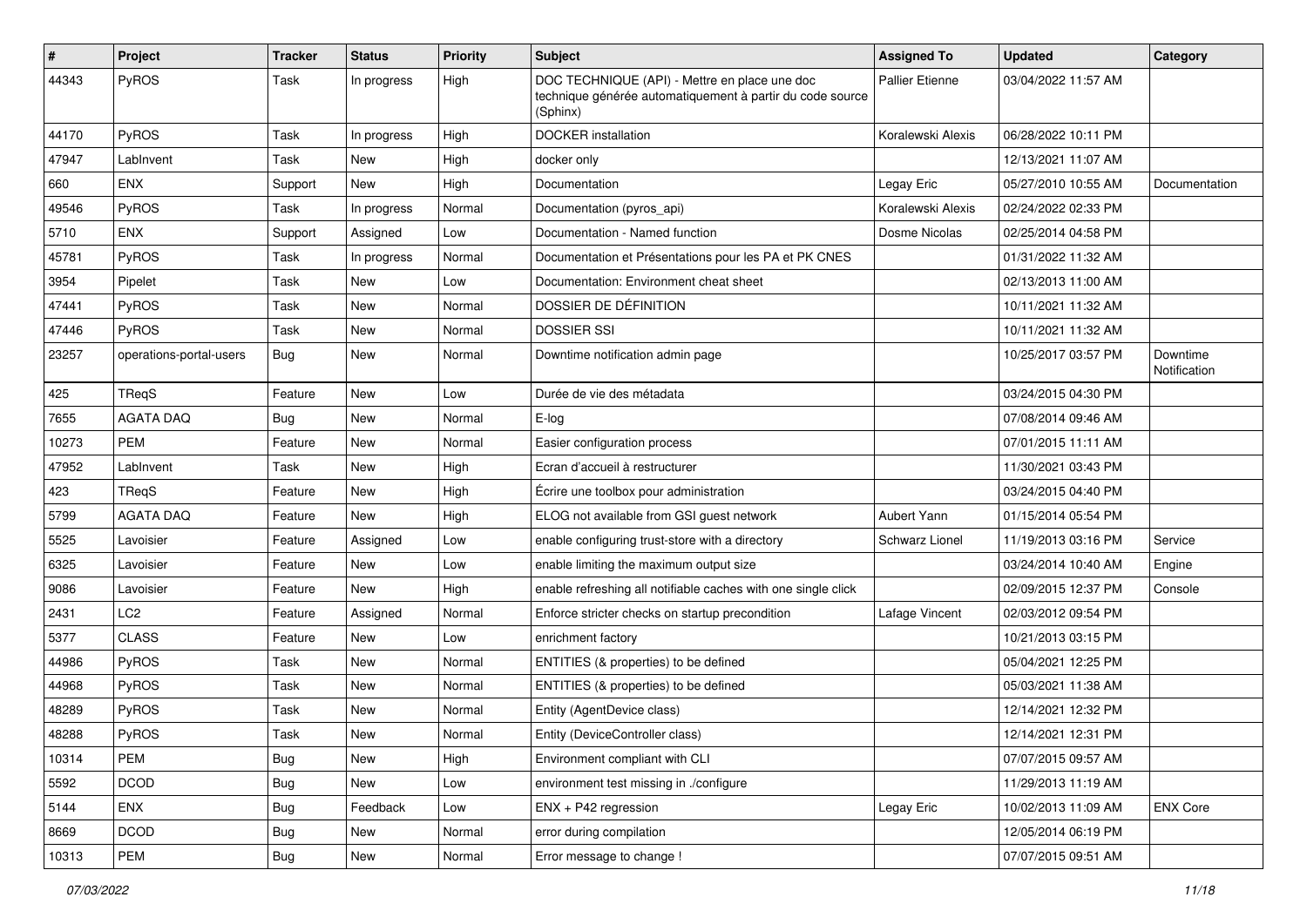| $\vert$ # | Project       | Tracker    | <b>Status</b> | <b>Priority</b> | <b>Subject</b>                                   | <b>Assigned To</b>     | <b>Updated</b>      | Category       |
|-----------|---------------|------------|---------------|-----------------|--------------------------------------------------|------------------------|---------------------|----------------|
| 9799      | Lavoisier     | Feature    | New           | Normal          | esxl function missing : add-duration             |                        | 04/30/2015 11:00 AM |                |
| 416       | <b>TRegS</b>  | Feature    | In progress   | Normal          | État drainé pour TReqS                           |                        | 03/24/2015 04:04 PM |                |
| 4871      | Lavoisier     | Feature    | New           | Low             | ExcelSerializer                                  |                        | 03/24/2014 10:26 AM | Adaptors       |
| 45799     | PyROS         | Task       | New           | Normal          | Execute TESTS on commit/push (new script PUSH)   | <b>Pallier Etienne</b> | 07/19/2021 08:54 AM |                |
| 44999     | <b>PyROS</b>  | Task       | New           | Normal          | Execution                                        |                        | 12/14/2021 12:35 PM |                |
| 44991     | PyROS         | Task       | New           | Normal          | Execution                                        |                        | 05/04/2021 12:30 PM |                |
| 5051      | Lavoisier     | Support    | New           | Normal          | Explain cache trigger workflow                   | Lequeux Olivier        | 09/13/2013 10:36 AM | Doc            |
| 48259     | PyROS         | Task       | In progress   | Normal          | EXPORT (Download) as a text file (YAML)          | Koralewski Alexis      | 02/23/2022 10:45 AM |                |
| 34        | Oval          | Feature    | New           | Normal          | Extend input/output control                      | <b>Chamont David</b>   | 02/16/2009 07:27 PM | Implementation |
| 36        | Oval          | Feature    | New           | Low             | Extend tasks with begin/end directory commands   | <b>Chamont David</b>   | 02/16/2009 07:42 PM | Other          |
| 47405     | PyROS         | Task       | In progress   | Normal          | F02 Tests                                        |                        | 10/12/2021 02:59 PM |                |
| 46782     | PyROS         | Task       | <b>New</b>    | Normal          | F03 - EXIGENCES satisfaites (+ tests mis à jour) |                        | 09/14/2021 02:43 PM |                |
| 47406     | PyROS         | Task       | In progress   | Normal          | F03 Tests                                        |                        | 10/12/2021 03:00 PM |                |
| 46783     | PyROS         | Task       | New           | Normal          | F04 - EXIGENCES satisfaites (+ tests mis à jour) |                        | 09/14/2021 02:43 PM |                |
| 47407     | PyROS         | Task       | In progress   | Normal          | F04 Tests                                        |                        | 10/12/2021 03:00 PM |                |
| 47408     | PyROS         | Task       | In progress   | Normal          | F05 Tests                                        |                        | 10/12/2021 03:00 PM |                |
| 47409     | <b>PyROS</b>  | Task       | New           | Normal          | <b>F06 FUNCTIONAL Tests</b>                      |                        | 10/11/2021 10:10 AM |                |
| 46785     | PyROS         | Task       | New           | Normal          | F07 - EXIGENCES satisfaites (+ tests mis à jour) |                        | 09/14/2021 02:44 PM |                |
| 47410     | PyROS         | Task       | New           | Normal          | <b>F07 FUNCTIONAL Tests</b>                      |                        | 10/11/2021 10:10 AM |                |
| 46786     | PyROS         | Task       | New           | Normal          | F08 - EXIGENCES satisfaites (+ tests mis à jour) |                        | 09/14/2021 02:45 PM |                |
| 47411     | PyROS         | Task       | New           | Normal          | <b>F08 FUNCTIONAL Tests</b>                      |                        | 10/11/2021 10:10 AM |                |
| 47412     | <b>PyROS</b>  | Task       | In progress   | Normal          | F09 Tests                                        |                        | 10/12/2021 03:01 PM |                |
| 47413     | PyROS         | Task       | New           | Normal          | F10 FUNCTIONAL Tests                             |                        | 10/11/2021 10:10 AM |                |
| 47414     | PyROS         | Task       | New           | Normal          | F11 FUNCTIONAL Tests                             |                        | 10/11/2021 10:10 AM |                |
| 47415     | PyROS         | Task       | New           | Normal          | F12 FUNCTIONAL Tests                             |                        | 10/11/2021 10:11 AM |                |
| 47416     | PyROS         | Task       | New           | Normal          | <b>F13 FUNCTIONAL Tests</b>                      |                        | 10/11/2021 10:11 AM |                |
| 46789     | PyROS         | Task       | New           | Normal          | F15 - EXIGENCES satisfaites (+ tests mis à jour) |                        | 09/14/2021 02:47 PM |                |
| 47418     | PyROS         | Task       | New           | Normal          | F15 FUNCTIONAL Tests                             |                        | 10/11/2021 10:11 AM |                |
| 46790     | PyROS         | Task       | New           | Normal          | F16 - EXIGENCES satisfaites (+ tests mis à jour) |                        | 09/14/2021 02:47 PM |                |
| 47419     | PyROS         | Task       | New           | Normal          | F16 FUNCTIONAL Tests                             |                        | 10/11/2021 10:11 AM |                |
| 6062      | <b>CLASS</b>  | <b>Bug</b> | New           | Normal          | FabricationPLant Parallelisation (in CLASS.cxx)  |                        | 02/10/2014 11:59 AM |                |
| 9695      | TReqS         | <b>Bug</b> | In progress   | Normal          | Facing ConcurrentModificationException ?         | Chambon Bernard        | 04/14/2015 04:12 PM |                |
| 44732     | Atrium - IPNO | Story      | New           | Normal          | Fermeture du projet ?                            | Poux Veronique         | 04/21/2021 07:56 AM |                |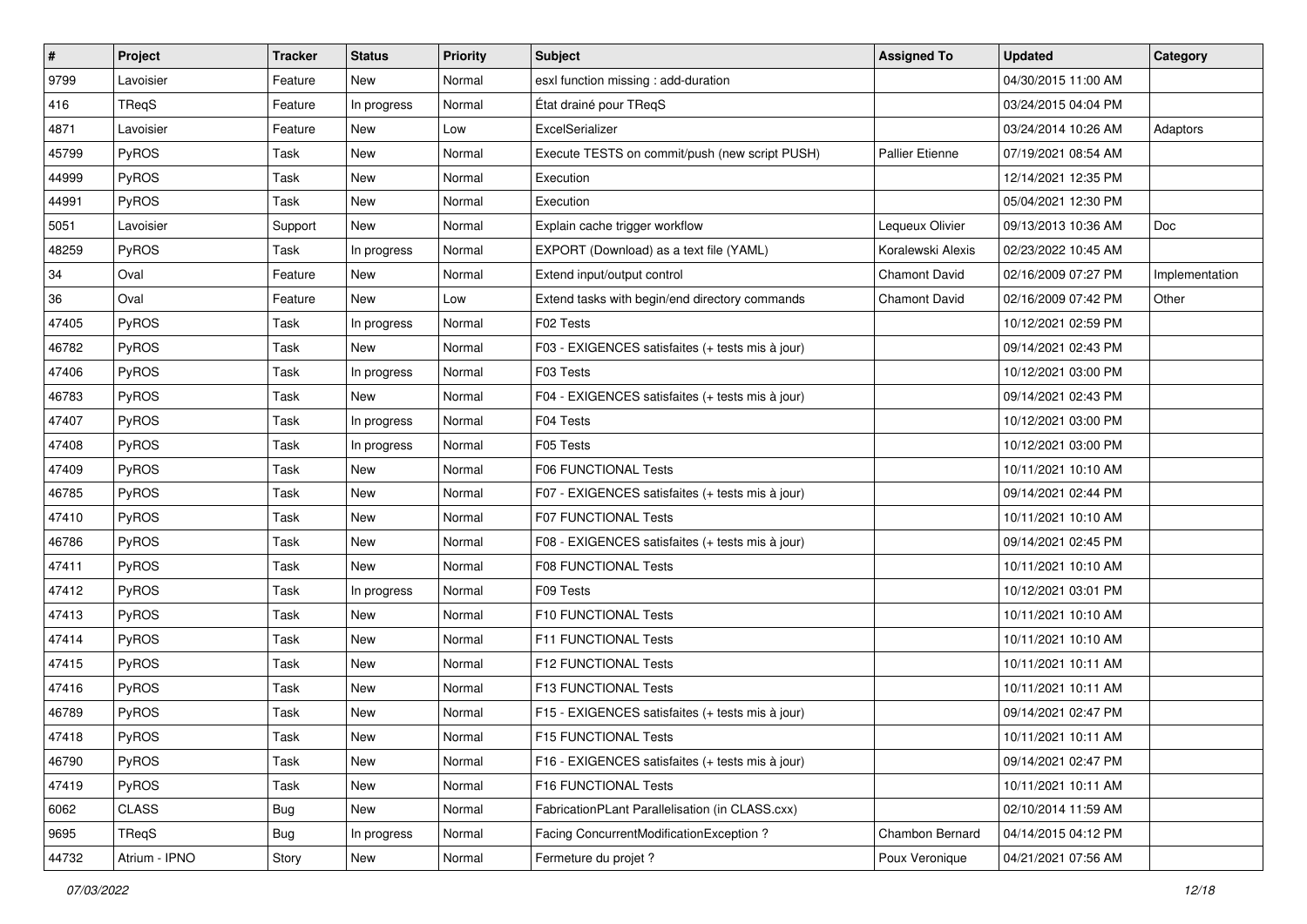| #     | <b>Project</b>          | <b>Tracker</b> | <b>Status</b> | <b>Priority</b> | <b>Subject</b>                                                                                           | <b>Assigned To</b>                 | <b>Updated</b>      | Category        |
|-------|-------------------------|----------------|---------------|-----------------|----------------------------------------------------------------------------------------------------------|------------------------------------|---------------------|-----------------|
| 7566  | Lavoisier               | <b>Bug</b>     | New           | Low             | fields of view "form" are disabled when they have default<br>value                                       |                                    | 06/27/2014 04:53 PM | Console         |
| 8668  | <b>DCOD</b>             | Feature        | <b>New</b>    | Normal          | filterdiff is missing                                                                                    |                                    | 12/05/2014 06:17 PM |                 |
| 47885 | LabInvent               | Task           | New           | Normal          | filtrage (voir formulaire index)                                                                         |                                    | 11/30/2021 01:30 PM |                 |
| 47877 | LabInvent               | Task           | <b>New</b>    | High            | find (search)                                                                                            |                                    | 11/30/2021 03:43 PM |                 |
| 44518 | IN2P3-Forge             | <b>Bug</b>     | In progress   | High            | find-user dialog much slower since migration                                                             | ROUET Jean-René                    | 05/05/2021 02:28 PM |                 |
| 2076  | LC <sub>2</sub>         | Feature        | <b>New</b>    | Low             | Finer grained report for boot Crocus script                                                              |                                    | 10/11/2011 02:18 PM |                 |
| 49888 | PyROS                   | Task           | New           | Normal          | Firewall                                                                                                 |                                    | 03/16/2022 04:48 PM |                 |
| 7465  | Lavoisier               | <b>Bug</b>     | <b>New</b>    | Normal          | fix all the relative URL used by the web console                                                         |                                    | 06/17/2014 04:57 PM | Console         |
| 44902 | PyROS                   | Task           | <b>New</b>    | Normal          | Fix raw data                                                                                             |                                    | 12/15/2021 07:33 AM |                 |
| 7040  | <b>Topology Manager</b> | <b>Bug</b>     | <b>New</b>    | Normal          | Fixing configure                                                                                         |                                    | 04/30/2014 03:46 PM | Core TM         |
| 186   | RIsngCons               | Feature        | <b>New</b>    | Normal          | Flood limit                                                                                              | <b>Puel Mattieu</b>                | 10/07/2009 01:07 PM |                 |
| 4184  | <b>ENX</b>              | Bug            | Feedback      | Normal          | fonctionnement ENX linux 64 bits avec gnat pro-7.1.1                                                     | Peyré Jean                         | 06/11/2013 09:11 PM | <b>Drivers</b>  |
| 47883 | LabInvent               | Task           | New           | Normal          | formulaire de recherche multi-critères                                                                   |                                    | 11/30/2021 01:30 PM |                 |
| 49258 | PyROS                   | Task           | In progress   | Normal          | from IMPORT (upload) Seq (from yaml file)                                                                | Koralewski Alexis                  | 02/23/2022 12:02 PM |                 |
| 7379  | <b>CLASS</b>            | Feature        | New           | Normal          | FrontEnd                                                                                                 | <b>MOUGINOT</b><br><b>Baptiste</b> | 06/11/2014 11:05 AM |                 |
| 5208  | <b>SIMGRID</b>          | Task           | Assigned      | Normal          | Function prototypes                                                                                      | Veyre Pierre                       | 10/03/2013 11:42 AM |                 |
| 47401 | <b>PyROS</b>            | Task           | <b>New</b>    | Normal          | FUNCTIONAL TESTS - Each FEATURE functional tests                                                         |                                    | 10/11/2021 11:42 AM |                 |
| 51513 | PyROS                   | Task           | <b>New</b>    | Normal          | General algorithm (ternary mode, status, routine processing,<br>commands processing, exceptions dealing) | <b>Pallier Etienne</b>             | 06/29/2022 07:37 AM |                 |
| 45552 | PyROS                   | Task           | New           | Normal          | General configuration integration                                                                        |                                    | 03/15/2022 11:15 PM |                 |
| 49120 | <b>PyROS</b>            | Task           | <b>New</b>    | Normal          | General Design (structure, design, responsive, CSS)                                                      |                                    | 06/29/2022 07:18 AM |                 |
| 48279 | <b>PyROS</b>            | Task           | New           | Normal          | General LOGGING (fichiers texte, écran en mode debug)                                                    |                                    | 03/16/2022 04:45 PM |                 |
| 49249 | PyROS                   | Task           | In progress   | Normal          | General Menu for this feature                                                                            |                                    | 02/03/2022 09:39 AM |                 |
| 7736  | <b>Topology Manager</b> | Bug            | <b>New</b>    | High            | Generate electronic config files without GTS                                                             | Legay Eric                         | 09/22/2014 05:12 PM | GUI             |
| 45000 | <b>PyROS</b>            | Task           | New           | High            | Generic commands grammar description & management                                                        |                                    | 05/06/2021 05:05 PM |                 |
| 45749 | <b>PyROS</b>            | Task           | In progress   | Normal          | Gérer le retrait et le retour d'un device (panne,<br>désactiver/réactiver un device)                     |                                    | 08/09/2021 10:42 AM |                 |
| 659   | <b>ENX</b>              | Feature        | New           | Normal          | Gestion des arbres DOM                                                                                   |                                    | 01/16/2013 11:33 AM | <b>ENX Core</b> |
| 3673  | Smurf                   | Bug            | Feedback      | Low             | gestion des options de smupdate                                                                          | Wernli Fabien                      | 02/04/2013 11:13 AM |                 |
| 44358 | PyROS                   | Task           | In progress   | Normal          | Gestion Kanban avec backlog (todo, doing, done), sprints                                                 | <b>Pallier Etienne</b>             | 05/06/2021 03:43 PM |                 |
| 7035  | <b>AGATA DAQ</b>        | Task           | Feedback      | High            | Get end of run magic script                                                                              | Dosme Nicolas                      | 05/06/2014 02:07 PM |                 |
| 44901 | PyROS                   | Task           | New           | Normal          | Get PLC mode changes (off/manu/auto) and alarms<br>(intrusion, e_stop), and save them                    |                                    | 12/15/2021 07:33 AM |                 |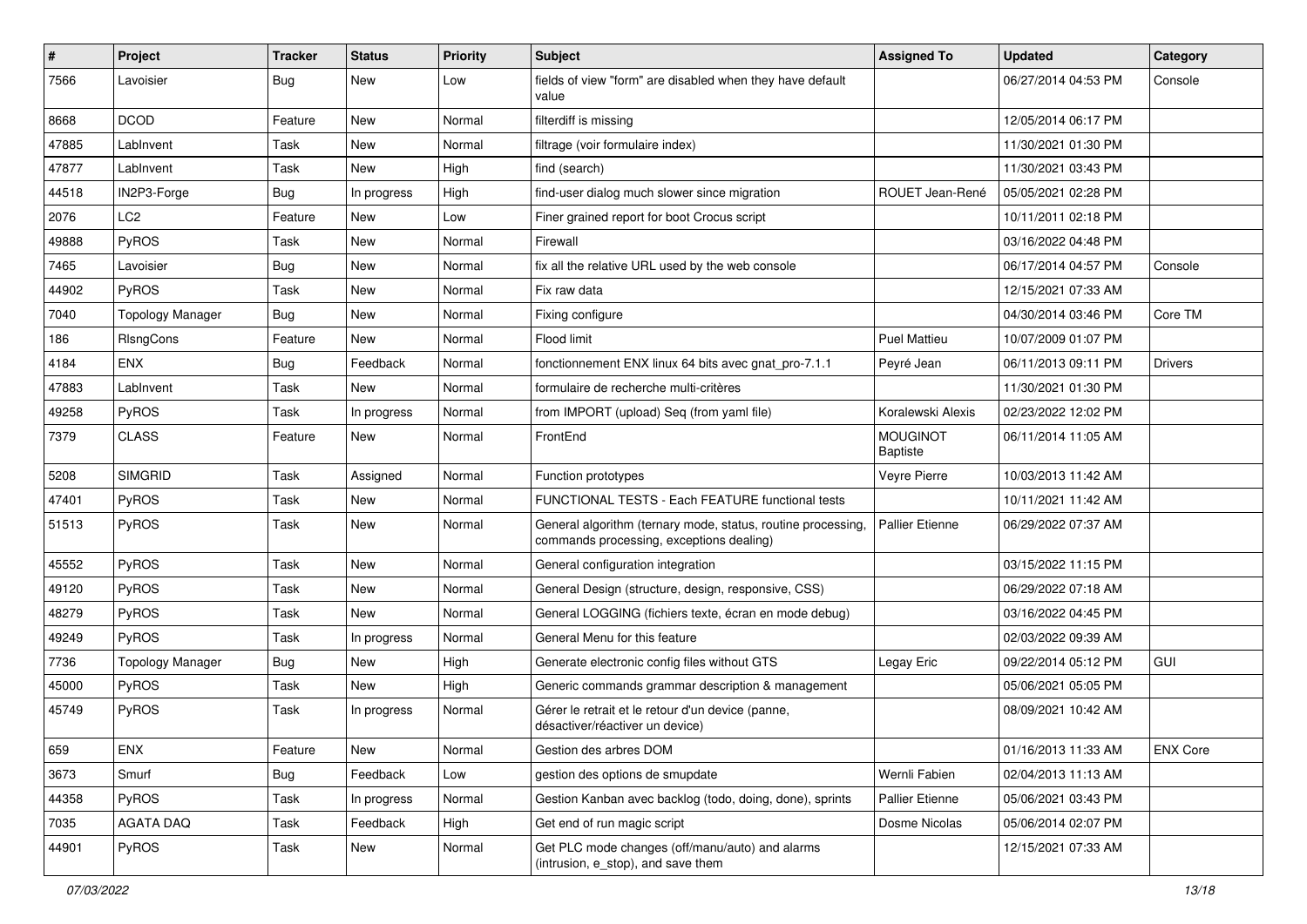| #     | Project                  | <b>Tracker</b> | <b>Status</b> | <b>Priority</b> | <b>Subject</b>                                                                              | <b>Assigned To</b>                 | <b>Updated</b>      | Category                      |
|-------|--------------------------|----------------|---------------|-----------------|---------------------------------------------------------------------------------------------|------------------------------------|---------------------|-------------------------------|
| 44971 | PyROS                    | Task           | New           | Normal          | Get the list of sequences to be planned                                                     |                                    | 05/03/2021 11:43 AM |                               |
| 49136 | PyROS                    | Task           | <b>New</b>    | Normal          | GF03-INFRA - Logging integration (general logs & agents)                                    |                                    | 06/29/2022 07:25 AM |                               |
| 748   | Pipelet                  | Feature        | New           | Low             | Git and CVS repositories                                                                    | Le Jeune Maude                     | 03/11/2011 11:41 AM |                               |
| 35    | Oval                     | Feature        | New           | Normal          | Give less importance to the build step                                                      | <b>Chamont David</b>               | 02/16/2009 07:41 PM | Documentation                 |
| 49890 | PyROS                    | Task           | <b>New</b>    | Normal          | Global Start & Stop (safe)                                                                  |                                    | 03/16/2022 04:52 PM |                               |
| 49223 | PyROS                    | Task           | In progress   | Normal          | Groupes                                                                                     | Klotz Alain                        | 02/02/2022 02:38 PM |                               |
| 7385  | <b>CLASS</b>             | Feature        | New           | High            | GUI devellopment                                                                            | <b>LENIAU Baptiste</b>             | 04/29/2015 12:15 PM |                               |
| 49876 | PyROS                    | Task           | New           | Normal          | Guitastro integration                                                                       |                                    | 03/16/2022 07:28 AM |                               |
| 5684  | <b>AGATA DAQ</b>         | Support        | <b>New</b>    | High            | Hard drive of anode                                                                         | Aubert Yann                        | 01/06/2014 09:24 AM |                               |
| 49887 | PyROS                    | Task           | <b>New</b>    | Normal          | Hardware                                                                                    |                                    | 03/16/2022 04:47 PM |                               |
| 45048 | PyROS                    | Task           | New           | Normal          | HARDWARE DEVICES definition, test, config, management                                       |                                    | 10/08/2021 05:51 PM |                               |
| 47403 | PyROS                    | Task           | New           | Normal          | HIGH LEVEL FUNCTION TESTS - Transversal<br>functionalities TESTs involving several features |                                    | 10/11/2021 10:08 AM |                               |
| 631   | ftsmonitor               | Feature        | <b>New</b>    | Low             | History of a DN access                                                                      |                                    | 10/22/2010 10:10 AM |                               |
| 9558  | TRegS                    | <b>Bug</b>     | New           | Normal          | hpss_cache                                                                                  | <b>Brinette</b><br>Pierre-Emmanuel | 04/14/2015 04:15 PM |                               |
| 9736  | TRegS                    | Bug            | Suspended     | Low             | hpss_SetLoginCred + hpss_PurgeLoginCred                                                     |                                    | 09/21/2015 03:30 PM | <b>HPSS API</b>               |
| 9491  | JEM-EUSO                 | Support        | <b>New</b>    | Normal          | I need to access also to AWG Euso balloon documents                                         |                                    | 03/18/2015 03:36 PM |                               |
| 5009  | Lavoisier                | Feature        | New           | Low             | <b>ICalRenderer</b>                                                                         |                                    | 01/21/2014 06:02 PM | Adaptors                      |
| 5008  | Lavoisier                | Feature        | <b>New</b>    | Low             | <b>ICalSerializer</b>                                                                       |                                    | 01/21/2014 06:01 PM | Adaptors                      |
| 4937  | <b>DCOD</b>              | Feature        | <b>New</b>    | Low             | Implement Hobbit/Zabbix scripts                                                             | Grave Xavier                       | 08/27/2013 11:19 AM |                               |
| 5210  | <b>SIMGRID</b>           | Task           | Assigned      | Normal          | Implement Lua bindings for MSG STORAGE functions                                            | Veyre Pierre                       | 10/03/2013 11:45 AM |                               |
| 4934  | Lavoisier                | Feature        | <b>New</b>    | Low             | implement some additional cache adaptors                                                    |                                    | 02/07/2014 04:59 PM | Adaptors                      |
| 8405  | Lavoisier                | Feature        | New           | Normal          | implement XPath function choose not null(arg1, arg2)                                        |                                    | 10/30/2014 02:21 PM | Engine                        |
| 26907 | Lavoisier                | Feature        | New           | Normal          | implement XPath function format-number()                                                    |                                    | 01/10/2018 03:18 PM | <b>XML Template</b><br>Engine |
| 45051 | PyROS                    | Task           | <b>New</b>    | Normal          | Implémenter le protocole Indi avec une classe<br>DeviceControllerIndi                       |                                    | 05/06/2021 05:05 PM |                               |
| 742   | SphereLib                | Task           | New           | Normal          | Import des binaires fits                                                                    | Le Jeune Maude                     | 06/09/2010 07:24 PM |                               |
| 2109  | LPC Service Informatique | Support        | New           | Low             | imprimantes                                                                                 | Jammes Fabrice                     | 10/19/2011 10:12 AM |                               |
| 11484 | Lavoisier                | Feature        | <b>New</b>    | Low             | improve command "lavoisier-upgrade.sh"                                                      |                                    | 04/10/2018 11:06 AM |                               |
| 8241  | Lavoisier                | Feature        | New           | Normal          | improve dropdown list of view "form"                                                        |                                    | 10/15/2014 06:05 PM | Engine                        |
| 9467  | Lavoisier                | Feature        | <b>New</b>    | Normal          | improve flexibility of JSONRenderer                                                         |                                    | 03/16/2015 01:54 PM | Adaptors                      |
| 13262 | C3F2                     | Bug            | New           | Normal          | improve management of Lomon parameters to explain non<br>convergence                        |                                    | 05/02/2016 10:04 AM |                               |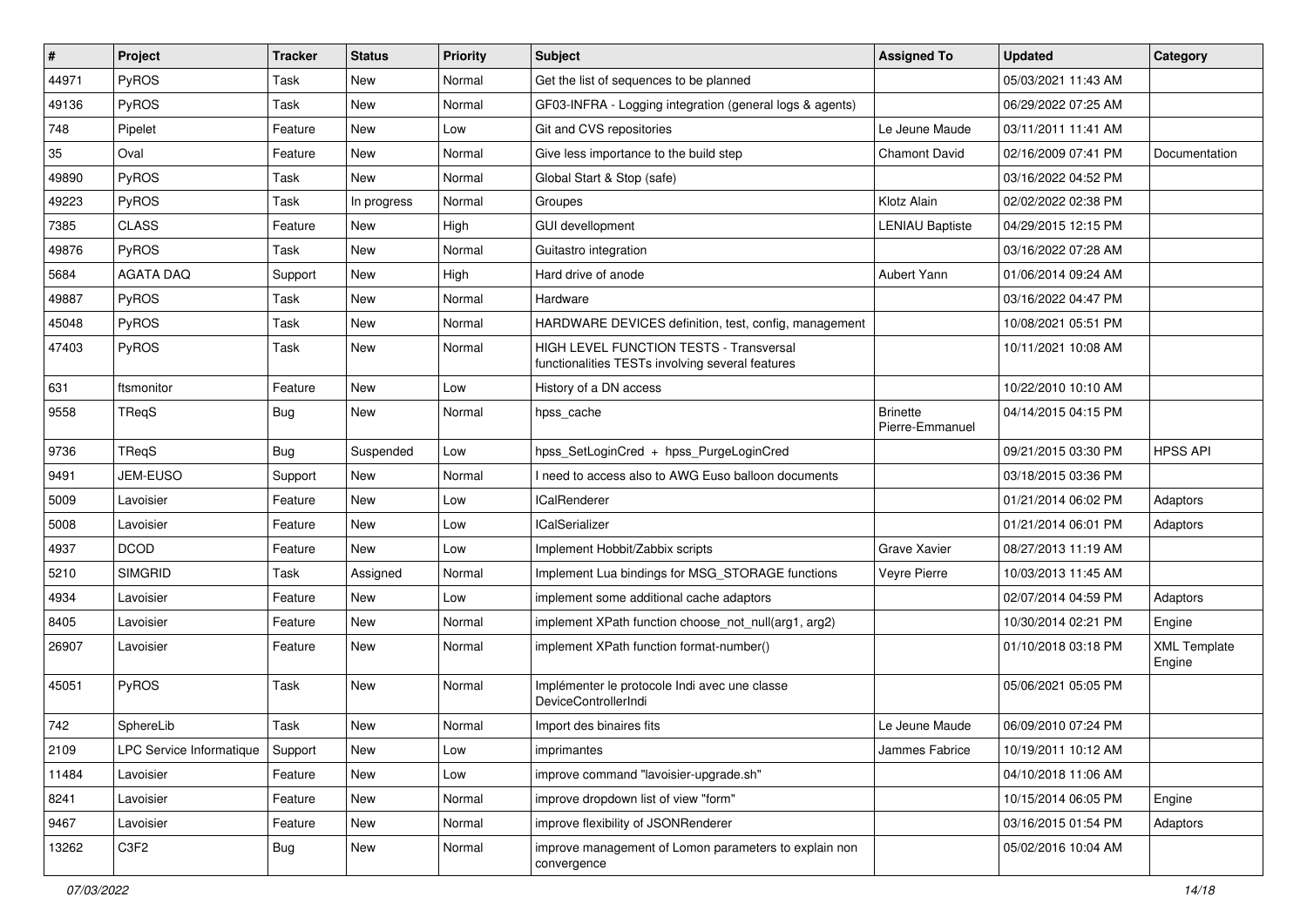| $\vert$ # | Project            | <b>Tracker</b> | <b>Status</b> | Priority | <b>Subject</b>                                                                                                       | <b>Assigned To</b>     | <b>Updated</b>      | Category |
|-----------|--------------------|----------------|---------------|----------|----------------------------------------------------------------------------------------------------------------------|------------------------|---------------------|----------|
| 1231      | LC2                | Feature        | Assigned      | Low      | Include boot in the Crocus Thread                                                                                    | Lafage Vincent         | 01/12/2011 12:16 AM |          |
| 1232      | LC <sub>2</sub>    | Feature        | Assigned      | Low      | Include parseCrocusVersion in the Crocus Thread                                                                      | Lafage Vincent         | 01/12/2011 12:18 AM |          |
| 47942     | LabInvent          | Task           | New           | High     | index (generic)                                                                                                      |                        | 11/30/2021 03:48 PM |          |
| 47914     | LabInvent          | Task           | New           | High     | index (generic)                                                                                                      |                        | 11/30/2021 03:50 PM |          |
| 10315     | Lavoisier          | Feature        | <b>New</b>    | Normal   | Index size of IndexedFileCache plugin is limited by the max<br>number of inodes                                      |                        | 07/07/2015 10:12 AM | Adaptors |
| 45340     | <b>PyROS</b>       | Task           | New           | Normal   | <b>INITIAL DATA (fixtures)</b>                                                                                       | Koralewski Alexis      | 12/14/2021 12:09 PM |          |
| 500       | TRegS              | Feature        | New           | Low      | Injecter les information d'opération vers COLLOS                                                                     |                        | 03/24/2015 04:29 PM |          |
| 44338     | <b>PyROS</b>       | Task           | In progress   | High     | Installation docker au CNES (sur VM)                                                                                 | Koralewski Alexis      | 12/14/2021 11:39 AM |          |
| 44354     | <b>PyROS</b>       | Task           | In progress   | High     | Installer, tester, faire fonctionner, et comprendre ce<br>protocole sur linux                                        | Klotz Alain            | 05/06/2021 02:47 PM |          |
| 47926     | LabInvent          | Task           | New           | High     | Instance DEMO docker - à installer sur hyp2 puis sur VM<br>pweb3                                                     |                        | 12/13/2021 11:07 AM |          |
| 48223     | LabInvent          | Task           | <b>New</b>    | Normal   | instance perso (docker)                                                                                              |                        | 12/13/2021 11:08 AM |          |
| 49137     | PyROS              | Task           | <b>New</b>    | Normal   | Integration Guitastro lib                                                                                            | Klotz Alain            | 02/02/2022 03:27 PM |          |
| 47402     | <b>PyROS</b>       | Task           | <b>New</b>    | Normal   | <b>INTEGRATION TESTS - FEATURES integration tests with</b><br>each other                                             |                        | 10/11/2021 10:07 AM |          |
| 959       | SphereLib          | Feature        | <b>New</b>    | Low      | intégrer ginp                                                                                                        |                        | 10/06/2010 11:30 AM |          |
| 5267      | <b>SIMGRID</b>     | Task           | Assigned      | Normal   | IO Bench script                                                                                                      |                        | 10/07/2013 12:08 AM |          |
| 5199      | <b>RENOIR chat</b> | Task           | New           | Low      | lpython notebook                                                                                                     | Zoubian Julien         | 10/03/2013 12:59 AM |          |
| 5209      | <b>SIMGRID</b>     | Task           | Assigned      | Normal   | Java bindings for MSG_STORAGE                                                                                        | <b>Veyre Pierre</b>    | 10/03/2013 11:44 AM |          |
| 48784     | <b>XLDP</b>        | Bug            | <b>New</b>    | Normal   | Jobs en erreurs depuis le 19/01 19h30                                                                                |                        | 01/20/2022 10:12 AM |          |
| 5201      | <b>RENOIR chat</b> | Task           | <b>New</b>    | Low      | Julia: a fast dynamic language for technical computing                                                               | Zoubian Julien         | 10/03/2013 02:40 AM |          |
| 5198      | <b>RENOIR chat</b> | Task           | New           | Low      | Laboratory for visual learning (LVL)                                                                                 | Zoubian Julien         | 10/03/2013 12:56 AM |          |
| 48284     | PyROS              | Task           | <b>New</b>    | Normal   | Lancement auto et gestion des Components associés (qui<br>sont aussi des DeviceController)                           |                        | 12/14/2021 12:20 PM |          |
| 48285     | PyROS              | Task           | <b>New</b>    | Normal   | Lancement auto et gestion du DeviceController associé                                                                |                        | 12/14/2021 12:22 PM |          |
| 5719      | Topology Manager   | Feature        | New           | Low      | Launching server easily                                                                                              | Dosme Nicolas          | 01/09/2014 03:53 PM | Core TM  |
| 8240      | Lavoisier          | Feature        | <b>New</b>    | Normal   | LDAPConnector/LDIFSerializer should generate data in<br><b>DSML</b> format                                           |                        | 10/15/2014 06:02 PM | Adaptors |
| 45007     | <b>PyROS</b>       | Task           | In progress   | Normal   | Le système doit pouvoir démarrer et s'organiser<br>automatiquement à partir de la configuration de<br>l'observatoire | Koralewski Alexis      | 06/28/2022 10:06 PM |          |
| 44366     | PyROS              | Task           | New           | Normal   | Licence (GPL)                                                                                                        | <b>Pallier Etienne</b> | 04/29/2021 10:50 AM |          |
| 44362     | PyROS              | Task           | <b>New</b>    | High     | Lier commits à tasks (commit auto close tasks)                                                                       | <b>Pallier Etienne</b> | 03/29/2021 03:49 PM |          |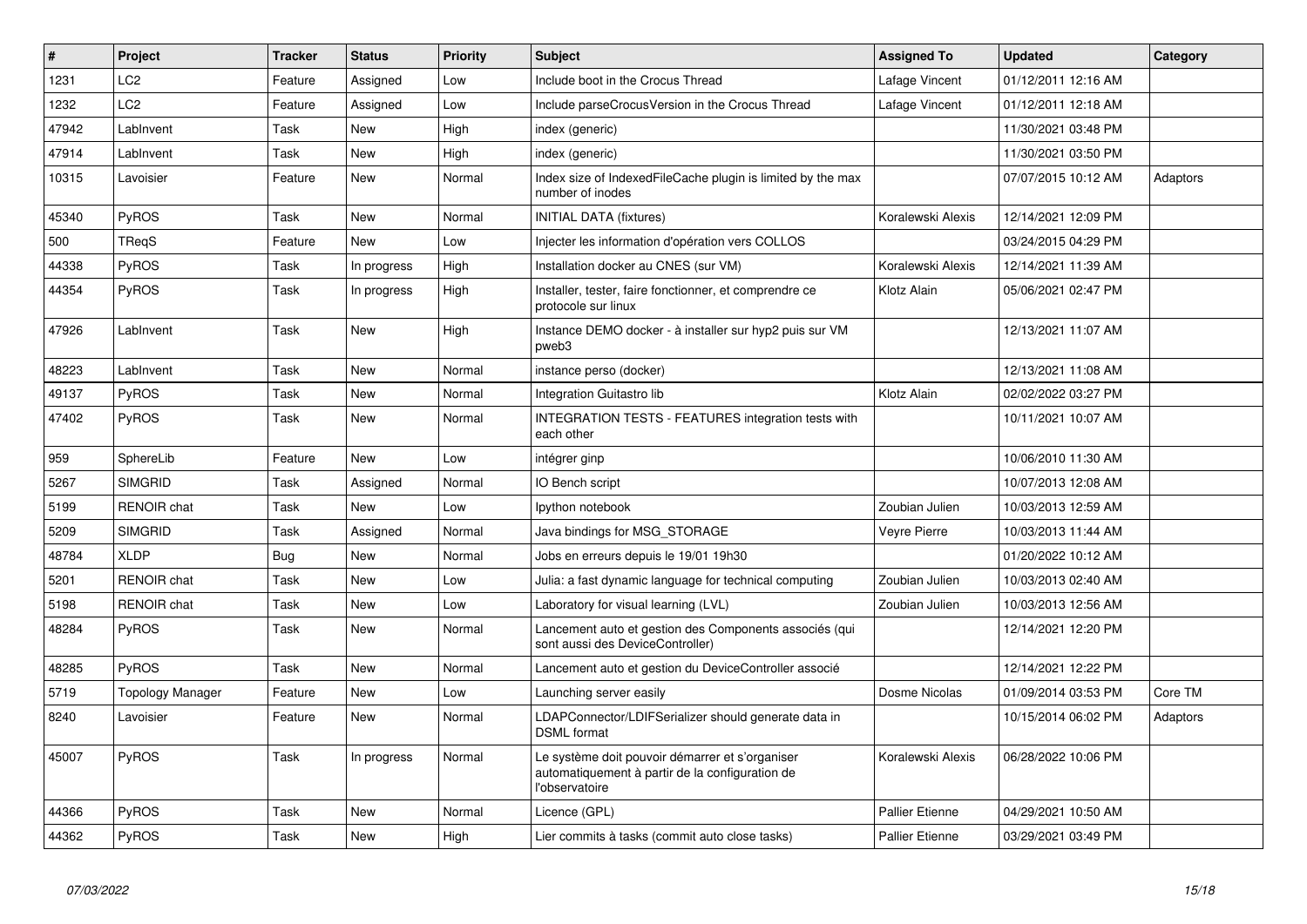| ∦     | Project                              | <b>Tracker</b> | <b>Status</b> | <b>Priority</b> | <b>Subject</b>                                                                                                                                       | <b>Assigned To</b>                 | <b>Updated</b>      | Category                   |
|-------|--------------------------------------|----------------|---------------|-----------------|------------------------------------------------------------------------------------------------------------------------------------------------------|------------------------------------|---------------------|----------------------------|
| 47934 | LabInvent                            | Task           | <b>New</b>    | High            | LIFECYCLE (Status) : CREATED => (TBO) => VALIDATED<br>$\Rightarrow$ TBA $\Rightarrow$ ARCHIVED                                                       |                                    | 11/30/2021 03:43 PM |                            |
| 87    | RIsngCons                            | Feature        | New           | .ow             | Limiter la taille du cache                                                                                                                           |                                    | 03/30/2009 03:32 PM |                            |
| 47440 | PyROS                                | Task           | <b>New</b>    | Normal          | <b>LIVRABLES</b>                                                                                                                                     |                                    | 10/11/2021 11:29 AM |                            |
| 8262  | Pipelet                              | Feature        | <b>New</b>    | Normal          | LocalRepository: recursive search of segment source script                                                                                           |                                    | 10/19/2014 05:13 PM |                            |
| 51514 | PyROS                                | Task           | New           | Normal          | <b>LOG</b>                                                                                                                                           |                                    | 06/29/2022 07:37 AM |                            |
| 1337  | Pipelet                              | Task           | <b>New</b>    | Normal          | logged subprocess improvement                                                                                                                        |                                    | 03/08/2011 09:07 PM |                            |
| 9534  | Pipelet                              | Feature        | New           | Normal          | logging of stdout and stderr                                                                                                                         |                                    | 03/25/2015 02:31 PM |                            |
| 8217  | Lavoisier                            | <b>Bug</b>     | <b>New</b>    | Normal          | Logo demo view seems broken                                                                                                                          |                                    | 10/13/2014 02:06 PM |                            |
| 31881 | Narval Standalone                    | Feature        | <b>New</b>    | Normal          | Logs de l'instance                                                                                                                                   | Théo Le Guen                       | 04/24/2018 03:59 PM |                            |
| 45004 | PyROS                                | Task           | New           | High            | MAIN CONFIG FILE - Décrire dans un fichier texte la<br>configuration complète d'une UNIT (monture) et tous ses<br>composants et instruments associés |                                    | 01/29/2022 01:25 AM |                            |
| 5447  | <b>ENX</b>                           | Bug            | New           | Low             | make distclean - DCOD                                                                                                                                | Legay Eric                         | 11/13/2013 04:05 PM | <b>ENX Core</b>            |
| 45046 | PyROS                                | Task           | <b>New</b>    | Normal          | Manual mode                                                                                                                                          |                                    | 12/14/2021 12:34 PM |                            |
| 47444 | PyROS                                | Task           | <b>New</b>    | Normal          | MANUELS UTILISATION, INSTALLATION, ET<br><b>MAINTENANCE</b>                                                                                          |                                    | 10/11/2021 11:31 AM |                            |
| 5688  | Electronic Control and<br>Monitoring | Task           | <b>New</b>    | Low             | Mercurialiser configuration files                                                                                                                    | Legay Eric                         | 12/19/2013 09:59 AM |                            |
| 44361 | PyROS                                | Task           | In progress   | High            | Mettre à jour gitlab in2p3 et changer le remote de nous tous<br>(remplace irap)                                                                      | <b>Pallier Etienne</b>             | 05/06/2021 03:37 PM |                            |
| 44867 | <b>PyROS</b>                         | Task           | New           | High            | Mettre les TASKS dans la version v0.1 prévue pour juin,<br>dans doc-specs et dans redmine (puis planifier aussi les<br>autres versions futures)      | <b>Pallier Etienne</b>             | 05/06/2021 06:19 PM |                            |
| 44329 | <b>PyROS</b>                         | Task           | New           | High            | Migration gitlab sur IN2P3                                                                                                                           |                                    | 12/14/2021 12:08 PM |                            |
| 767   | SphereLib                            | Task           | <b>New</b>    | Normal          | Mise au propre des include de la lib                                                                                                                 |                                    | 06/16/2010 11:36 AM |                            |
| 47873 | LabInvent                            | Task           | New           | Normal          | Model (Entity & Table)                                                                                                                               |                                    | 12/01/2021 09:37 AM |                            |
| 7486  | <b>Topology Manager</b>              | Feature        | <b>New</b>    | Normal          | Modification of information                                                                                                                          |                                    | 06/19/2014 02:41 PM | <b>GUI</b>                 |
| 48758 | LabInvent                            | Task           | <b>New</b>    | Immediate       | Modifs demandées par C. Feugeade le 18/1/22                                                                                                          | <b>Pallier Etienne</b>             | 01/19/2022 04:22 PM |                            |
| 5217  | <b>SIMGRID</b>                       | Task           | Assigned      | Normal          | Modify msg_file_t implementation                                                                                                                     | Veyre Pierre                       | 10/03/2013 03:45 PM |                            |
| 42    | ENX                                  | Feature        | New           | Urgent          | Module ID Handler                                                                                                                                    |                                    | 06/05/2013 02:27 PM | ENX Core                   |
| 44998 | PyROS                                | Task           | New           | Normal          | Monitoring: Check & log continuously instrument (or<br>telescope) status                                                                             |                                    | 12/14/2021 12:33 PM |                            |
| 44990 | PyROS                                | Task           | New           | Normal          | Monitoring: Check & log continuously Telescope and<br>instruments status, and make a general synthesis                                               |                                    | 05/04/2021 12:30 PM |                            |
| 9548  | TReqS                                | Task           | New           | Normal          | Move doc from git project to elsewhere                                                                                                               | <b>Brinette</b><br>Pierre-Emmanuel | 03/27/2015 09:59 AM | Dev. and build<br>settings |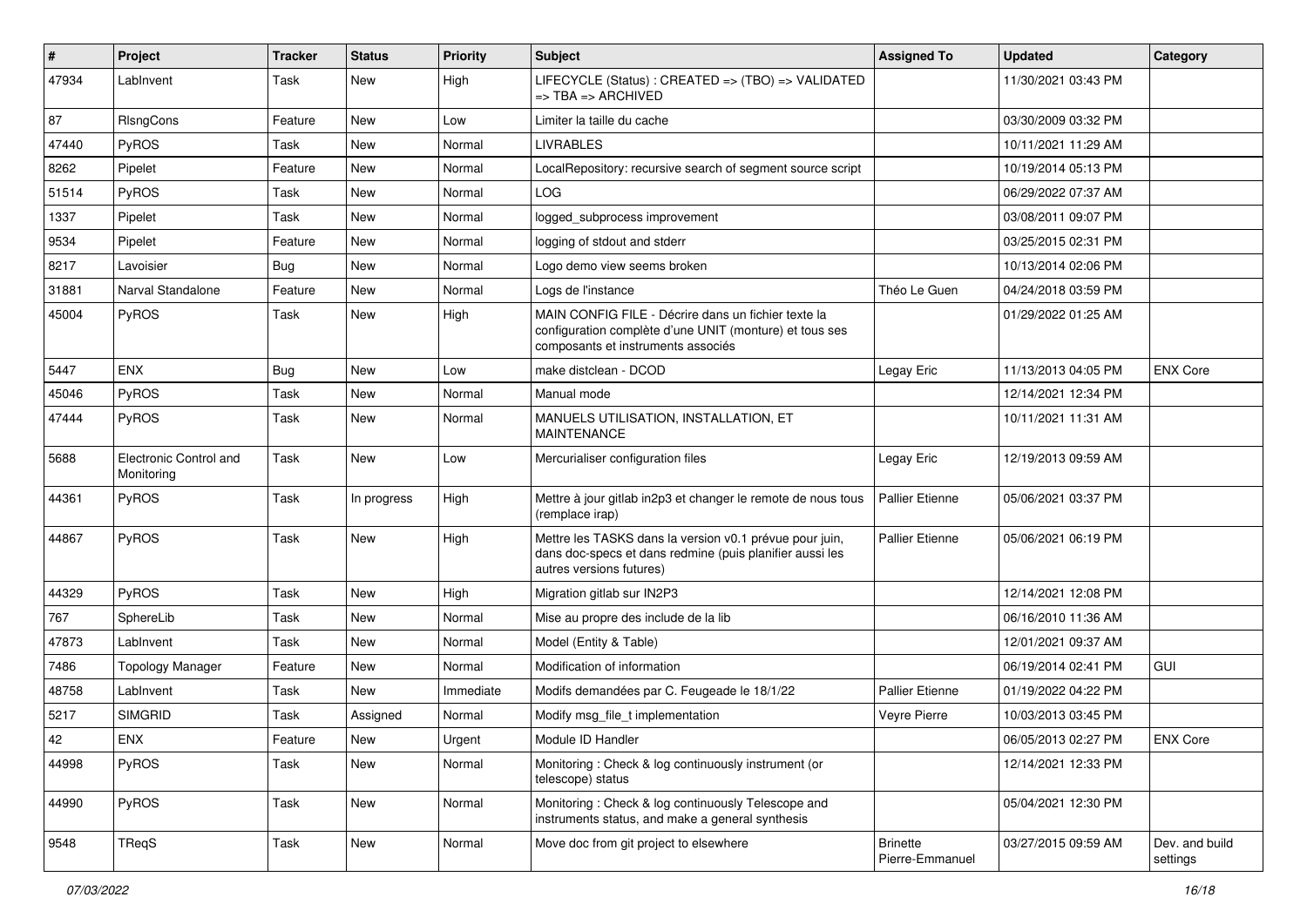| $\vert$ # | Project                 | <b>Tracker</b> | <b>Status</b> | <b>Priority</b> | <b>Subject</b>                                                                                                                             | <b>Assigned To</b>                 | <b>Updated</b>      | Category                      |
|-----------|-------------------------|----------------|---------------|-----------------|--------------------------------------------------------------------------------------------------------------------------------------------|------------------------------------|---------------------|-------------------------------|
| 5211      | <b>SIMGRID</b>          | Task           | Assigned      | Normal          | MSG_STORAGE functions documentation                                                                                                        | Veyre Pierre                       | 10/03/2013 11:46 AM |                               |
| 9789      | <b>CLASS</b>            | Feature        | <b>New</b>    | Normal          | Multi Stream in EQM                                                                                                                        |                                    | 04/29/2015 12:12 PM |                               |
| 9788      | <b>CLASS</b>            | Feature        | <b>New</b>    | Normal          | Multi Stream in FabricationPlant                                                                                                           |                                    | 04/29/2015 12:10 PM |                               |
| 9787      | <b>CLASS</b>            | Feature        | <b>New</b>    | Normal          | Multi Stream in FabricationPlant/EQM                                                                                                       |                                    | 04/29/2015 12:10 PM |                               |
| 10065     | <b>CLASS</b>            | Support        | <b>New</b>    | Normal          | Multi-Threading in CLASS                                                                                                                   |                                    | 06/05/2015 11:30 AM |                               |
| 10227     | <b>CLASS</b>            | Feature        | New           | Immediate       | <b>MURE GUI</b>                                                                                                                            | <b>MOUGINOT</b><br><b>Baptiste</b> | 06/23/2015 01:36 PM |                               |
| 10498     | TReqS                   | <b>Bug</b>     | In progress   | Normal          | Mysql Deadlock                                                                                                                             |                                    | 08/03/2015 08:44 AM |                               |
| 7072      | <b>Topology Manager</b> | Feature        | Feedback      | Normal          | name main detector                                                                                                                         | Michelagnoli<br>Caterina           | 05/12/2014 01:59 PM | GUI                           |
| 656       | <b>ENX</b>              | Feature        | <b>New</b>    | Low             | named register                                                                                                                             |                                    | 01/30/2013 03:59 PM | <b>ENX Core</b>               |
| 5527      | ENX                     | Feature        | New           | Low             | Named register list                                                                                                                        |                                    | 11/18/2013 05:30 PM | <b>Drivers</b>                |
| 27459     | Lavoisier               | <b>Bug</b>     | <b>New</b>    | Normal          | namespace disappear when root node is renamed                                                                                              | Reynaud Sylvain                    | 01/31/2018 02:44 PM | <b>XML Template</b><br>Engine |
| 35692     | Lavoisier               | Bug            | <b>New</b>    | Normal          | namespace not removed for a given use-case                                                                                                 |                                    | 11/27/2018 05:35 PM |                               |
| 7490      | <b>Topology Manager</b> | Bug            | <b>New</b>    | Normal          | Needed libp42.so.1                                                                                                                         |                                    | 06/19/2014 11:15 PM | Core TM                       |
| 4788      | RENOIR chat             | Task           | <b>New</b>    | Low             | Nemo3 / SuperNemo experiments                                                                                                              |                                    | 07/09/2013 06:26 PM |                               |
| 49885     | PyROS                   | Task           | New           | Normal          | Network                                                                                                                                    |                                    | 03/16/2022 04:46 PM |                               |
| 9790      | <b>CLASS</b>            | Feature        | New           | High            | neutron & y Spectrum calculation                                                                                                           |                                    | 04/29/2015 12:15 PM |                               |
| 45040     | PyROS                   | Task           | New           | High            | NEW Agent v2 basé sur new config yaml (base pour F09)                                                                                      | <b>Pallier Etienne</b>             | 01/29/2022 01:04 AM |                               |
| 35044     | operations-portal-users | Feature        | <b>New</b>    | Normal          | New ROD dashboard                                                                                                                          |                                    | 09/20/2018 10:42 AM | Dashboard                     |
| 1082      | Oval                    | <b>Bug</b>     | New           | Low             | NO DIFF                                                                                                                                    |                                    | 11/16/2010 11:44 AM | Command Line<br>Interface     |
| 10871     | <b>CLASS</b>            | Feature        | <b>New</b>    | Normal          | Nominal Power                                                                                                                              |                                    | 09/10/2015 05:27 PM |                               |
| 47886     | LabInvent               | Task           | <b>New</b>    | Urgent          | Notifications                                                                                                                              |                                    | 11/30/2021 03:45 PM |                               |
| 27570     | Lavoisier               | Feature        | <b>New</b>    | Normal          | NotifiedTrigger should bypass attribute @ignore-during                                                                                     |                                    | 02/02/2018 03:05 PM | Engine                        |
| 49219     | PyROS                   | Task           | In progress   | Normal          | Nouvelle image                                                                                                                             | Klotz Alain                        | 02/02/2022 02:38 PM |                               |
| 8379      | Lavoisier               | Bug            | New           | Normal          | NullPointerException at startup                                                                                                            |                                    | 10/28/2014 04:49 PM |                               |
| 44363     | PyROS                   | Task           | In progress   | High            | ODJ & CR Réunions                                                                                                                          | <b>Pallier Etienne</b>             | 05/06/2021 06:18 PM |                               |
| 7073      | <b>Topology Manager</b> | Bug            | New           | Normal          | Off on GTS tree                                                                                                                            |                                    | 05/07/2014 04:55 PM | Core TM                       |
| 44896     | PyROS                   | Task           | <b>New</b>    | Normal          | On peut consulter la liste des SP                                                                                                          |                                    | 06/18/2021 03:17 PM |                               |
| 44897     | PyROS                   | Task           | New           | Normal          | On peut voir la fiche détaillée d'un SP                                                                                                    |                                    | 06/16/2021 11:29 AM |                               |
| 44918     | PyROS                   | Task           | New           | Normal          | Optimiser : Agir sur le système en fonction des conditions<br>d'observation pour n'observer que quand la qualité du ciel<br>est suffisante |                                    | 06/28/2022 09:58 PM |                               |